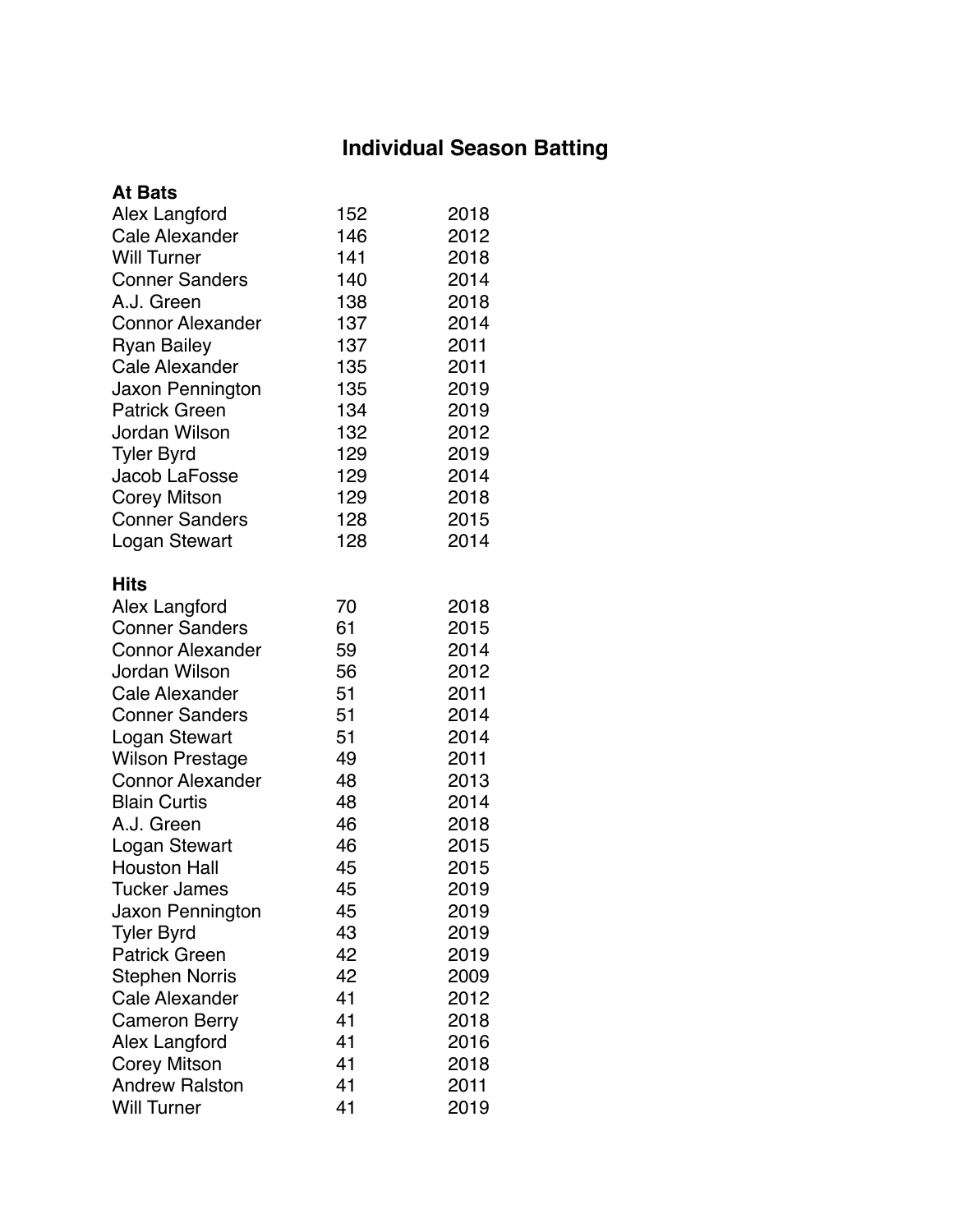#### **Runs**

| <b>Blain Curtis</b>     | 60 | 2014 |
|-------------------------|----|------|
| <b>Connor Alexander</b> | 55 | 2014 |
| <b>Conner Sanders</b>   | 47 | 2015 |
| <b>Tyler Byrd</b>       | 45 | 2019 |
| <b>Blain Curtis</b>     | 45 | 2013 |
| Jaxon Pennington        | 45 | 2019 |
| <b>Connor Alexander</b> | 44 | 2013 |
| <b>Conner Sanders</b>   | 44 | 2014 |
| Logan Stewart           | 44 | 2015 |
| <b>Colton Hall</b>      | 41 | 2013 |
| <b>Patrick Green</b>    | 40 | 2019 |
| Cale Alexander          | 38 | 2011 |
| <b>Cameron Berry</b>    | 38 | 2018 |
| Logan Jones             | 38 | 2019 |
| <b>Blain Curtis</b>     | 37 | 2012 |
| <b>Houston Hall</b>     | 37 | 2014 |
| <b>Houston Hall</b>     | 37 | 2015 |
| <b>Zack James</b>       | 36 | 2016 |
| <b>Brandon Mitson</b>   | 36 | 2013 |
| <b>Will Turner</b>      | 36 | 2019 |
| Jordan Wilson           | 36 | 2012 |
| <b>Cale Alexander</b>   | 35 | 2012 |
| <b>Ryan Bailey</b>      | 35 | 2011 |
| Logan Stewart           | 35 | 2014 |
| 2B                      |    |      |
| Alex Langford           | 22 | 2018 |
| <b>Connor Alexander</b> | 18 | 2014 |
| <b>Jordan Wilson</b>    | 18 | 2012 |
| Cale Alexander          | 17 | 2011 |
| <b>Conner Sanders</b>   | 17 | 2015 |
| <b>Tyler Byrd</b>       | 16 | 2019 |
| <b>Connor Alexander</b> | 14 | 2013 |
| Logan Stewart           | 14 | 2014 |
| <b>Tucker James</b>     | 12 | 2019 |
| <b>Brandon Mitson</b>   | 12 | 2013 |
| <b>Andrew Ralston</b>   | 12 | 2011 |
| Jordan Wilson           | 12 | 2011 |
| 3Β                      |    |      |
| <b>Blain Curtis</b>     | 7  | 2014 |
| Logan Stewart           | 6  | 2015 |
| Alex Langford           | 5  | 2018 |
| <b>Connor Alexander</b> | 4  | 2013 |
| <b>Blain Curtis</b>     | 4  | 2012 |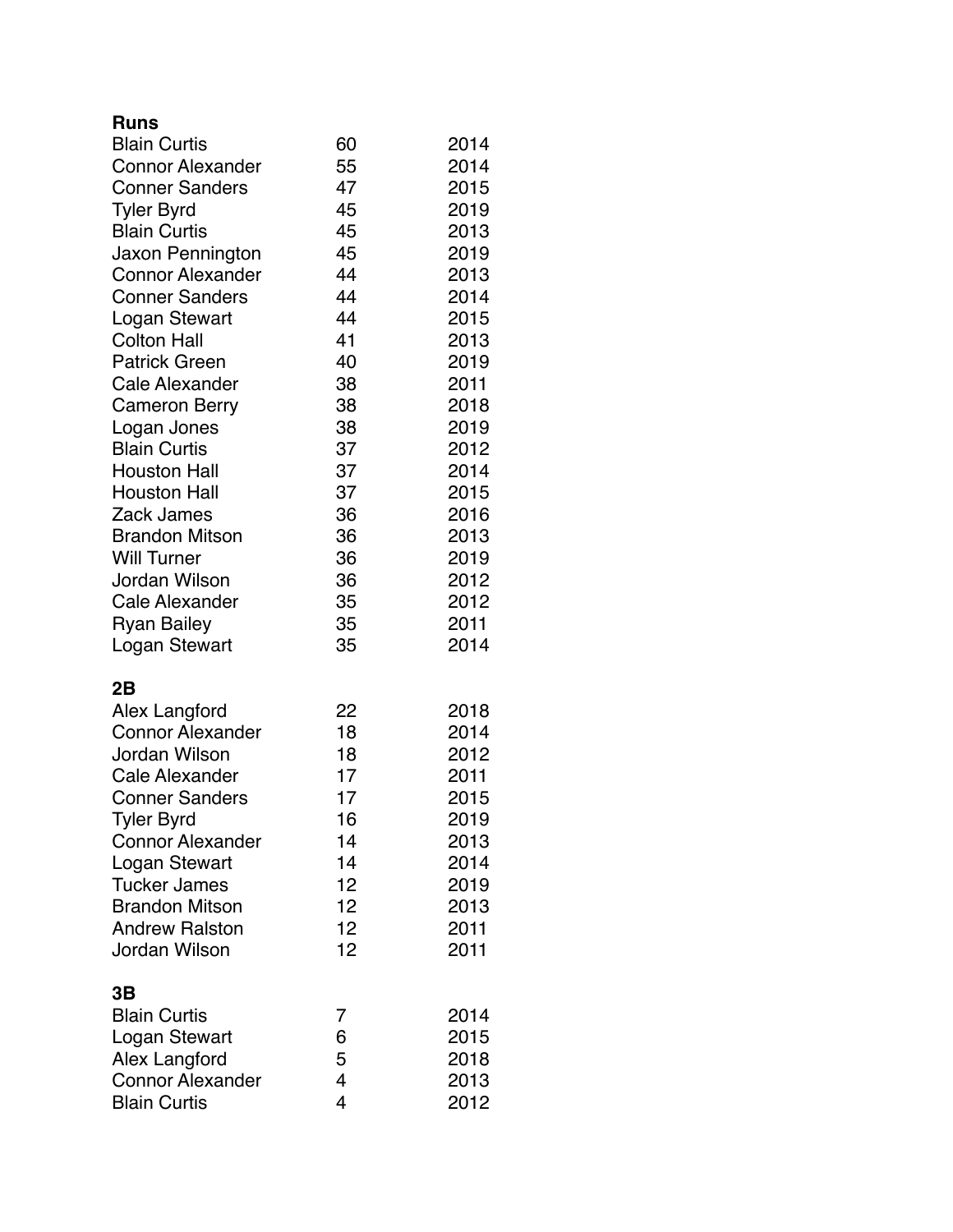| Alex Langford           | 4      | 2017 |
|-------------------------|--------|------|
| <b>Corey Mitson</b>     | 4      | 2018 |
| Logan Stewart           | 4      | 2014 |
| <b>Blain Curtis</b>     | 3      | 2013 |
| Alex Langford           | 3      | 2016 |
| Logan Stewart           | 3      | 2013 |
| <b>Will Turner</b>      | 3      | 2019 |
| ΗR                      |        |      |
| <b>Brandon Mitson</b>   | 7      | 2013 |
| <b>Andrew Ralston</b>   | 7      | 2011 |
| J.T. Moody              | 4      | 2011 |
| Logan Stewart           | 4      | 2015 |
| <b>Wilson Prestage</b>  | 3      | 2011 |
| <b>Andrew Ralston</b>   |        | 2012 |
| Jordan Wilson           | 3<br>3 | 2011 |
| Jordan Wilson           | 3      | 2012 |
| <b>RBI</b>              |        |      |
| <b>Connor Alexander</b> | 54     | 2014 |
| Jordan Wilson           | 47     | 2012 |
| Logan Stewart           | 45     | 2014 |
| Logan Stewart           | 44     | 2015 |
| <b>Tucker James</b>     | 42     | 2019 |
| <b>Brandon Mitson</b>   | 42     | 2013 |
| Jacob LaFosse           | 40     | 2014 |
| <b>Conner Sanders</b>   | 40     | 2015 |
| <b>Tyler Byrd</b>       | 39     | 2019 |
| <b>Andrew Ralston</b>   | 39     | 2011 |
| <b>Conner Sanders</b>   | 38     | 2014 |
| <b>Cale Alexander</b>   | 35     | 2011 |
| Alex Langford           | 35     | 2018 |
| <b>Stephen Norris</b>   | 35     | 2009 |
| Jordan Wilson           | 35     | 2011 |
| <b>Connor Alexander</b> | 34     | 2013 |
| SB                      |        |      |
| <b>Patrick Green</b>    | 23     | 2019 |
| Corey Mitson            | 21     | 2016 |
| <b>Ryan Bailey</b>      | 20     | 2011 |
| <b>Blain Curtis</b>     | 20     | 2013 |
| Zack James              | 19     | 2016 |
| <b>Blain Curtis</b>     | 18     | 2014 |
| <b>Shae Nolen</b>       | 18     | 2019 |
| <b>Colton Hall</b>      | 17     | 2013 |
| Logan Jones             | 17     | 2019 |
|                         |        |      |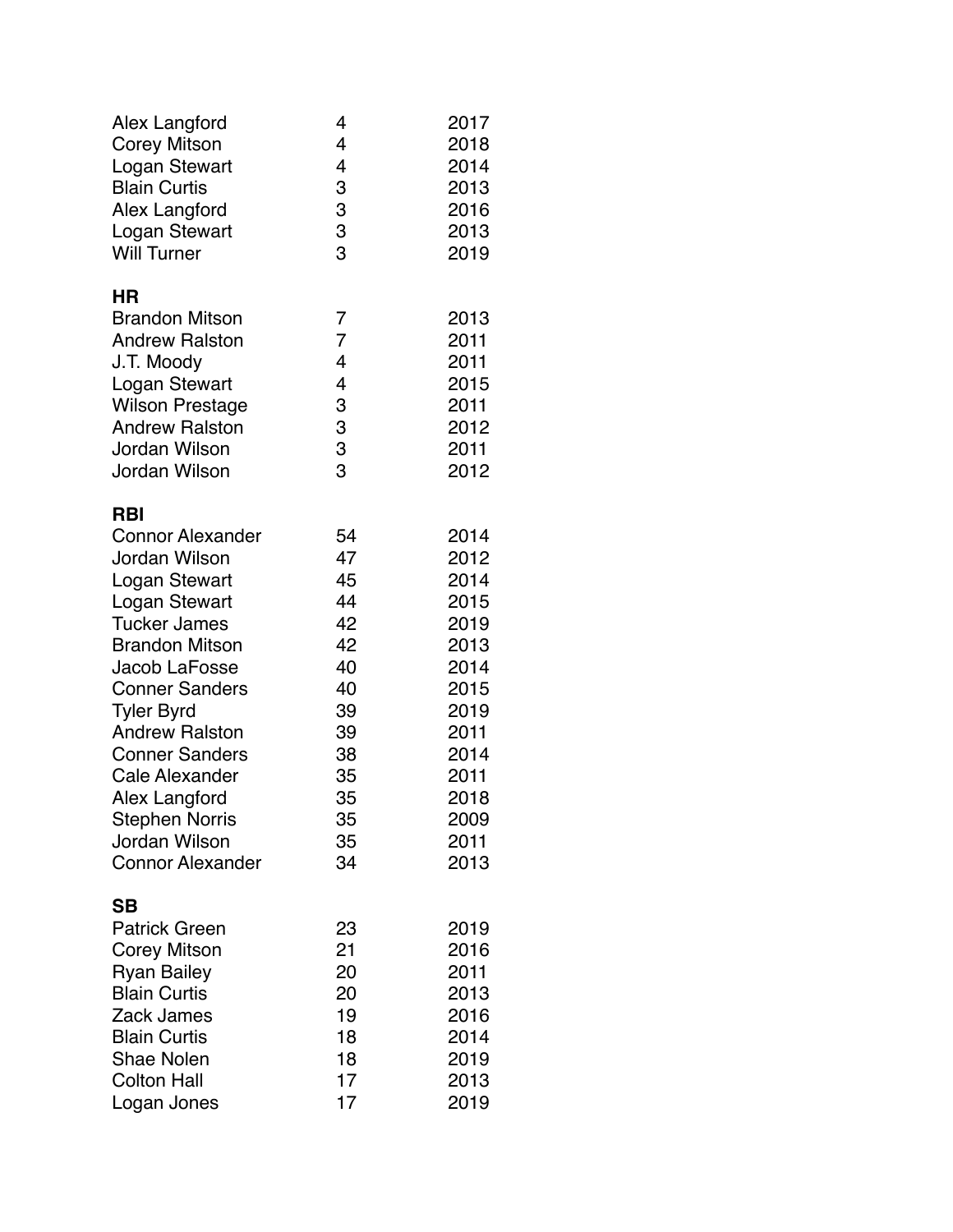| <b>Connor Alexander</b><br><b>Cameron Berry</b><br><b>Conner Sanders</b><br><b>Connor Alexander</b><br><b>Tyler Byrd</b><br><b>Brandon Mitson</b>                                                                                                                                                                                          | 16<br>16<br>16<br>15<br>15<br>14                                                                             | 2013<br>2018<br>2014<br>2014<br>2019<br>2013                                                                 |
|--------------------------------------------------------------------------------------------------------------------------------------------------------------------------------------------------------------------------------------------------------------------------------------------------------------------------------------------|--------------------------------------------------------------------------------------------------------------|--------------------------------------------------------------------------------------------------------------|
| Logan Stewart<br><b>Parker Wells</b>                                                                                                                                                                                                                                                                                                       | 14<br>14                                                                                                     | 2014<br>2018                                                                                                 |
| BB<br><b>Blain Curtis</b><br><b>Blain Curtis</b><br>Jacob Cole<br><b>Patrick Green</b><br><b>Blain Curtis</b><br>A.J. Green<br>Xen Penny<br><b>Tyler Byrd</b><br><b>Jordan Wilson</b>                                                                                                                                                      | 32<br>30<br>29<br>29<br>28<br>27<br>26<br>25<br>25                                                           | 2013<br>2012<br>2009<br>2019<br>2014<br>2018<br>2014<br>2019<br>2012                                         |
| HBP<br><b>Blain Curtis</b><br><b>Brandon Mitson</b><br>Zack James<br><b>Zach Seward</b><br><b>Dustin Whitlock</b><br>Jacob Cole<br><b>Tucker James</b><br><b>Andrew Ralston</b><br>Cale Alexander                                                                                                                                          | 22<br>19<br>16<br>16<br>16<br>15<br>13<br>13<br>12                                                           | 2014<br>2013<br>2016<br>2019<br>2009<br>2009<br>2019<br>2011<br>2012                                         |
| <b>Batting Average</b><br><b>Connor Alexander</b><br><b>Conner Sanders</b><br>Alex Langford<br><b>Connor Alexander</b><br><b>Jacob Arnett</b><br>Jordan Wilson<br>Logan Stewart<br><b>Tucker James</b><br><b>Brandon Mitson</b><br><b>Blain Curtis</b><br><b>Gil Erwin</b><br>Logan Stewart<br><b>Stephen Norris</b><br><b>Will Turner</b> | .485<br>.477<br>.461<br>.431<br>.428<br>.424<br>.422<br>.409<br>.403<br>.400<br>.400<br>.398<br>.393<br>.390 | 2013<br>2015<br>2018<br>2014<br>2008<br>2012<br>2015<br>2019<br>2013<br>2014<br>2013<br>2014<br>2009<br>2019 |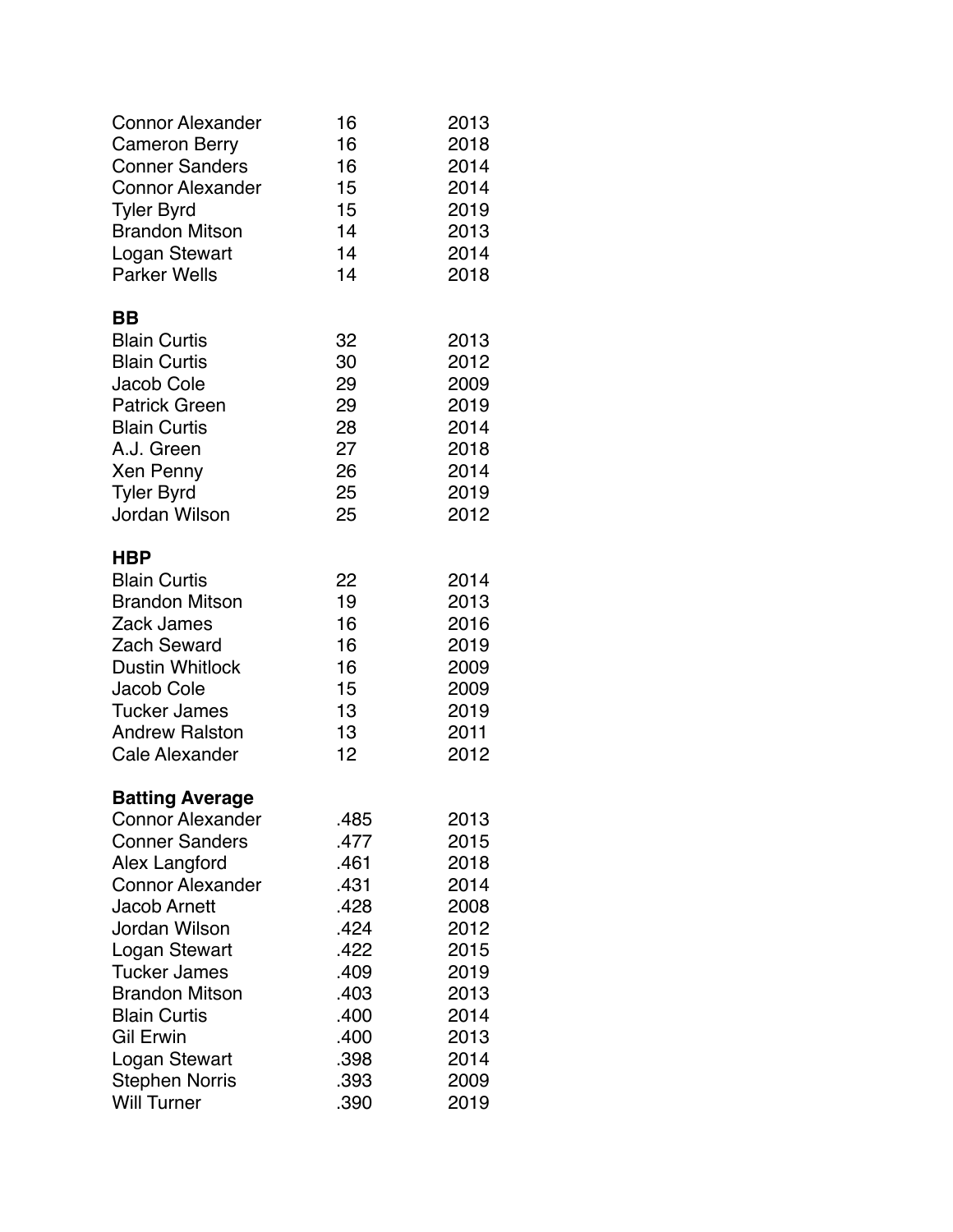| <b>Blain Curtis</b>     | .389 | 2013 |
|-------------------------|------|------|
| <b>Wilson Prestage</b>  | .389 | 2011 |
| <b>Tyler Dunn</b>       | .388 | 2008 |
| <b>Cale Alexander</b>   | .378 | 2011 |
| <b>Slugging Average</b> |      |      |
| <b>Brandon Mitson</b>   | .857 | 2013 |
| Logan Stewart           | .743 | 2015 |
| <b>Connor Alexander</b> | .707 | 2013 |
| Alex Langford           | .691 | 2018 |
| <b>Connor Alexander</b> | .635 | 2014 |
| Jordan Wilson           | .629 | 2012 |
| <b>Conner Sanders</b>   | .625 | 2015 |
| <b>Andrew Ralston</b>   | .617 | 2011 |
| Logan Stewart           | .617 | 2014 |
| <b>Tucker James</b>     | .582 | 2019 |
| <b>Blain Curtis</b>     | .579 | 2013 |
| <b>Blain Curtis</b>     | .573 | 2014 |
| <b>Stephen Norris</b>   | .561 | 2009 |
| <b>Gil Erwin</b>        | .557 | 2013 |
| Jordan Wilson           | .556 | 2011 |
| <b>Wilson Prestage</b>  | .548 | 2011 |
| <b>Blain Curtis</b>     | .543 | 2012 |
| <b>On Base Average</b>  |      |      |
| <b>Connor Alexander</b> | .575 | 2013 |
| <b>Blain Curtis</b>     | .573 | 2014 |
| <b>Brandon Mitson</b>   | .568 | 2013 |
| <b>Blain Curtis</b>     | .549 | 2013 |
| Jordan Wilson           | .549 | 2012 |
| Alex Langford           | .532 | 2018 |
| Logan Stewart           | .528 | 2015 |
| <b>Gil Erwin</b>        | .525 | 2013 |
| <b>Tucker James</b>     | .517 | 2019 |
| <b>Blain Curtis</b>     | .516 | 2012 |
| <b>Conner Sanders</b>   | .514 | 2015 |
| <b>Jordan Wilson</b>    | .510 | 2011 |
| <b>Connor Alexander</b> | .500 | 2012 |
| <b>Connor Alexander</b> | .500 | 2014 |
| Jacob Cole              | .500 | 2009 |
| <b>Will Turner</b>      | .500 | 2019 |
| <b>Games Played</b>     |      |      |
| A.J. Green              | 48   | 2018 |
| Alex Langford           | 48   | 2018 |
| <b>Will Turner</b>      | 48   | 2018 |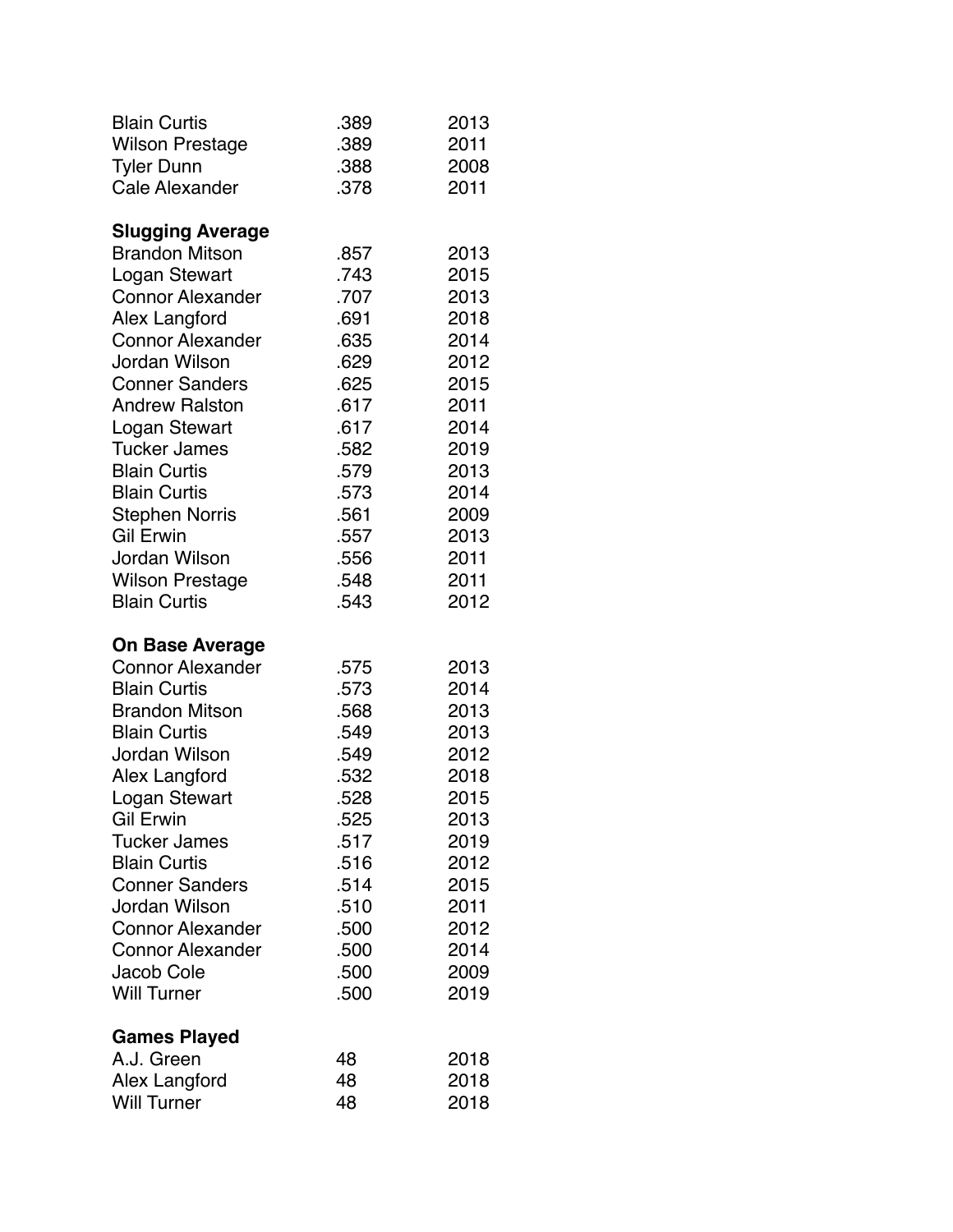| 46 | 2018 |
|----|------|
| 46 | 2012 |
| 46 | 2012 |
| 46 | 2012 |
| 46 | 2012 |
| 43 | 2018 |
| 43 | 2014 |
| 43 | 2014 |
| 43 | 2014 |
| 43 | 2014 |
| 43 | 2014 |
| 43 | 2019 |
| 43 | 2019 |
| 43 | 2019 |
| 43 | 2019 |
|    |      |

### **Career Batting**

| Alex Langford           | 490 | 2015-2018    |
|-------------------------|-----|--------------|
| <b>Will Turner</b>      | 366 | 2016-2019    |
| <b>Wilson Prestage</b>  | 354 | 2008-2011    |
| Jaxon Pennington        | 337 | 2016-2019    |
| Logan Stewart           | 336 | 2012-2015    |
| <b>Tyler Byrd</b>       | 335 | 2016-Present |
| <b>Houston Hall</b>     | 331 | 2013-2016    |
| <b>Cale Alexander</b>   | 324 | 2009-2012    |
| Jordan Wilson           | 323 | 2009-2012    |
| David Owen              | 319 | 2009-2012    |
| <b>Corey Mitson</b>     | 318 | 2015-2018    |
| <b>Blain Curtis</b>     | 312 | 2011-2014    |
| <b>Connor Alexander</b> | 311 | 2011-2014    |
| <b>Hits</b>             |     |              |
| Alex Langford           | 178 | 2015-2018    |
| <b>Connor Alexander</b> | 134 | 2011-2014    |
| Logan Stewart           | 128 | 2012-2015    |
| <b>Blain Curtis</b>     | 122 | 2011-2014    |
| <b>Will Turner</b>      | 118 | 2016-2019    |
| Jordan Wilson           | 117 | 2009-2012    |
| <b>Conner Sanders</b>   | 112 | 2014-2015    |
| <b>Corey Mitson</b>     | 109 | 2015-2018    |
| <b>Wilson Prestage</b>  | 109 | 2008-2011    |
| <b>Houston Hall</b>     | 107 | 2013-2016    |
| Jaxon Pennington        | 103 | 2016-2019    |
|                         |     |              |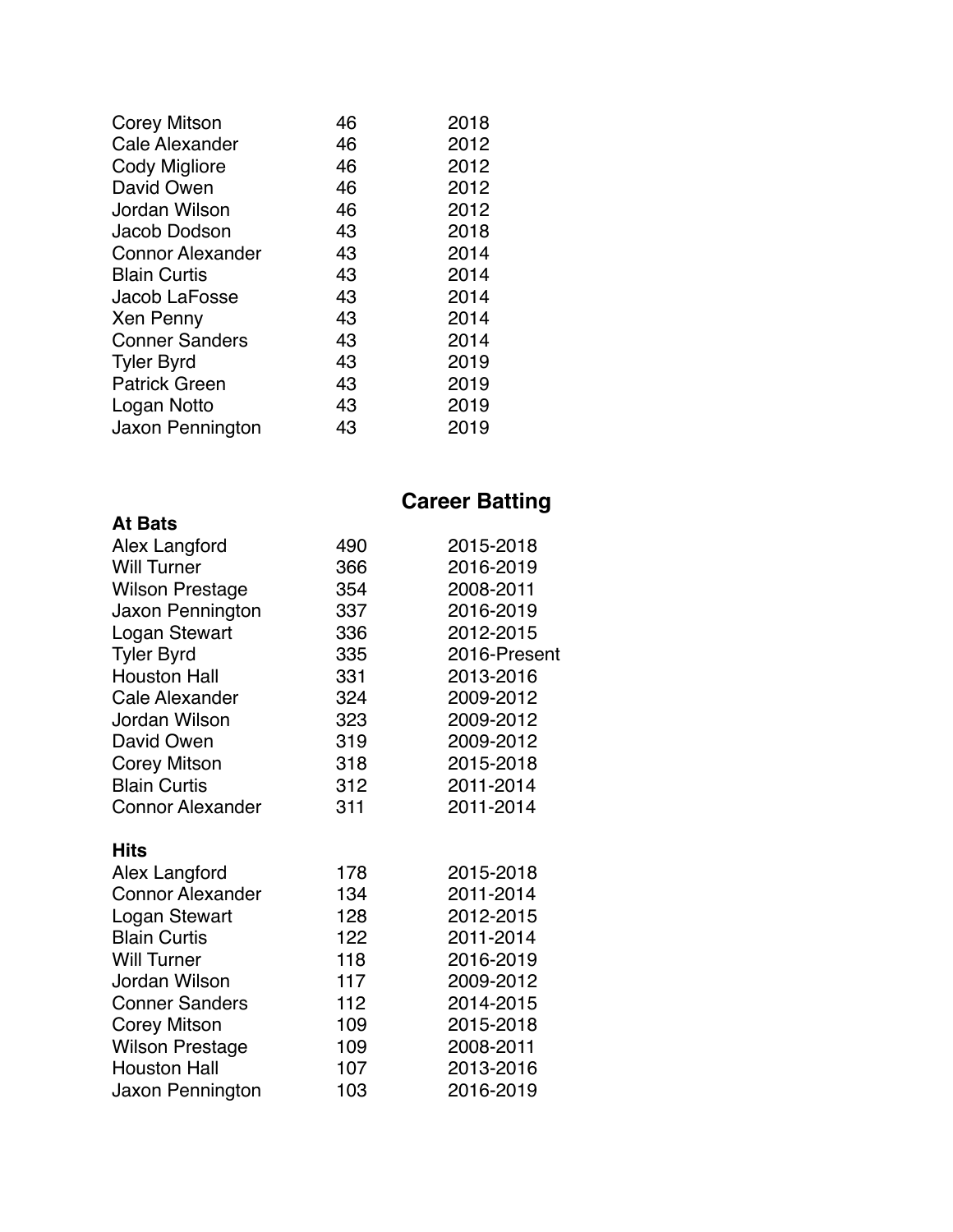| Cale Alexander                  | 102                      | 2009-2012                 |
|---------------------------------|--------------------------|---------------------------|
| <b>Tyler Byrd</b><br>David Owen | 101<br>100               | 2016-Present<br>2009-2012 |
|                                 |                          |                           |
| <b>Runs</b>                     |                          |                           |
| <b>Blain Curtis</b>             | 149                      | 2011-2014                 |
| <b>Connor Alexander</b>         | 123                      | 2011-2014                 |
| <b>Houston Hall</b>             | 101                      | 2013-2016                 |
| Logan Stewart                   | 101                      | 2012-2015                 |
| Jaxon Pennington                | 95                       | 2016-2019                 |
| <b>Corey Mitson</b>             | 94                       | 2015-2018                 |
| <b>Conner Sanders</b>           | 91                       | 2014-2015                 |
| <b>Tyler Byrd</b>               | 88                       | 2016-Present              |
| Shae Nolen                      | 84                       | 2016-2019                 |
| <b>Will Turner</b>              | 83                       | 2016-2019                 |
| Cale Alexander                  | 80                       | 2009-2012                 |
| Alex Langford                   | 80                       | 2015-2018                 |
| <b>Brandon Winfield</b>         | 74                       | 2013-2016                 |
| Jordan Wilson                   | 73                       | 2009-2012                 |
| <b>Gil Erwin</b>                | 72                       | 2013-2015                 |
| Zack James                      | 69                       | 2014-2016                 |
| <b>Ryan Bailey</b>              | 67                       | 2010-2012                 |
| David Owen                      | 65                       | 2009-2012                 |
| 2B                              |                          |                           |
| Alex Langford                   | 39                       | 2015-2018                 |
| <b>Connor Alexander</b>         | 36                       | 2011-2014                 |
| Jordan Wilson                   | 35                       | 2009-2012                 |
| <b>Tyler Byrd</b>               | 30                       | 2016-Present              |
| Logan Stewart                   | 28                       | 2012-2015                 |
| David Owen                      | 25                       | 2009-2012                 |
| <b>Will Turner</b>              | 25                       | 2016-2019                 |
| <b>Blain Curtis</b>             | 23                       | 2011-2014                 |
| <b>Conner Sanders</b>           | 23                       | 2014-2015                 |
| Cale Alexander                  | 22                       | 2009-2012                 |
| <b>Andrew Ralston</b>           | 22                       | 2010-2012                 |
| 3Β                              |                          |                           |
| <b>Blain Curtis</b>             | 14                       | 2011-2014                 |
| Logan Stewart                   | 14                       | 2012-2015                 |
| Alex Langford                   | 12                       | 2015-2018                 |
| <b>Connor Alexander</b>         | 6                        | 2011-2014                 |
| <b>Corey Mitson</b>             | 6                        | 2015-2018                 |
| <b>Tyler Byrd</b>               | 4                        | 2016-Present              |
| <b>Will Turner</b>              | $\overline{\mathcal{A}}$ | 2016-2019                 |
| <b>Gil Erwin</b>                | 3                        | 2013-2015                 |
|                                 |                          |                           |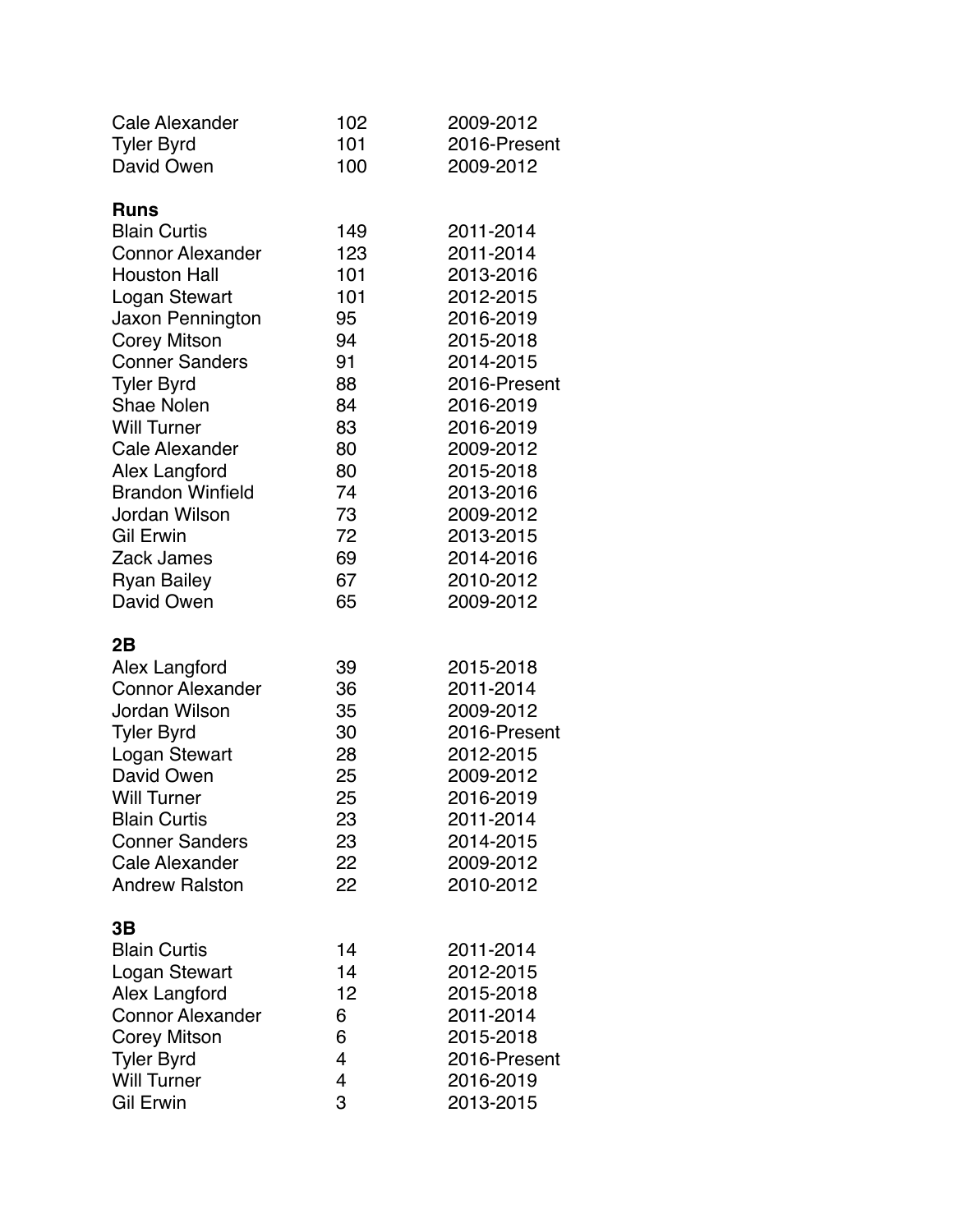| <b>Brandon Mitson</b>   | 3              | 2011-2013    |
|-------------------------|----------------|--------------|
| <b>Stephen Norris</b>   | 3              | 2008-2009    |
| Nathan Whitley          | 3              | 2013-2015    |
| <b>HR</b>               |                |              |
| <b>Andrew Ralston</b>   | 10             | 2010-2012    |
| <b>Brandon Mitson</b>   | 8              | 2011-2013    |
| Jordan Wilson           | $\overline{7}$ | 2009-2012    |
| Logan Stewart           | 6              | 2012-2015    |
| J.T. Moody              | 5              | 2009-2012    |
|                         |                |              |
| <b>RBI</b>              |                |              |
| Logan Stewart           | 114            | 2012-2015    |
| Alex Langford           | 106            | 2015-2018    |
| <b>Connor Alexander</b> | 103            | 2011-2014    |
| Jordan Wilson           | 98             | 2009-2012    |
| <b>Tyler Byrd</b>       | 88             | 2016-Present |
| <b>Corey Mitson</b>     | 81             | 2015-2018    |
| <b>Conner Sanders</b>   | 78             | 2014-2015    |
| <b>Will Turner</b>      | 77             | 2016-2019    |
| <b>Andrew Ralston</b>   | 76             | 2010-2012    |
| <b>Wilson Prestage</b>  | 75             | 2008-2011    |
| <b>Blain Curtis</b>     | 71             | 2011-2014    |
| <b>Gil Erwin</b>        | 70             | 2013-2015    |
| <b>Cale Alexander</b>   | 67             | 2009-2012    |
| Jacob LaFosse           | 67             | 2013-2014    |
| <b>SB</b>               |                |              |
| <b>Blain Curtis</b>     | 43             | 2011-2014    |
| <b>Corey Mitson</b>     | 41             | 2015-2018    |
| <b>Patrick Green</b>    | 36             | 2018-Present |
| Logan Stewart           | 35             | 2012-2015    |
| <b>Shae Nolen</b>       | 34             | 2016-2019    |
| <b>Connor Alexander</b> | 32             | 2011-2014    |
| <b>Ryan Bailey</b>      | 32             | 2010-2012    |
| <b>Gil Erwin</b>        | 31             | 2013-2015    |
| <b>Will Turner</b>      | 31             | 2016-2019    |
| Alex Langford           | 29             | 2015-2018    |
| <b>Tyler Byrd</b>       | 28             | 2016-Present |
| <b>Parker Wells</b>     | 28             | 2015-2018    |
| <b>Colton Hall</b>      | 27             | 2010-2013    |
| Jacob Dodson            | 24             | 2017-Present |
| Jaxon Pennington        | 24             | 2016-2019    |
| <b>Conner Sanders</b>   | 24             | 2014-2015    |
| Zack James              | 23             | 2014-2016    |
| <b>Brandon Mitson</b>   | 22             | 2011-2013    |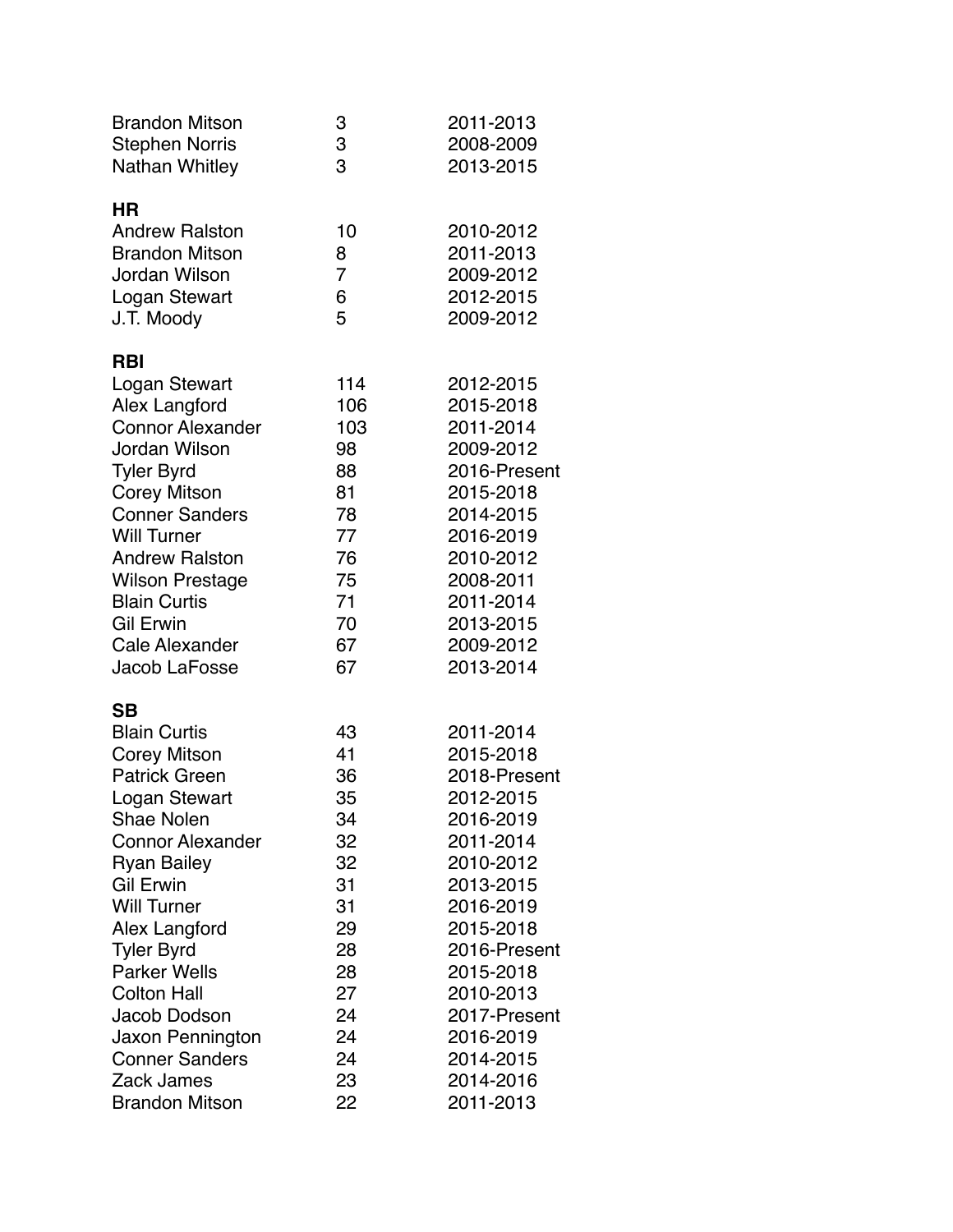| J.T. Moody                          | 22       | 2009-2012              |
|-------------------------------------|----------|------------------------|
| <b>Cale Alexander</b>               | 21       | 2009-2012              |
| BВ                                  |          |                        |
| <b>Blain Curtis</b>                 | 94       | 2011-2014              |
| Alex Langford                       | 69       | 2015-2018              |
| <b>Gil Erwin</b>                    | 61       | 2013-2015              |
| Jordan Wilson                       | 55       | 2009-2012              |
| <b>Tyler Byrd</b>                   | 54       | 2016-Present           |
| Logan Stewart                       | 54       | 2012-2015              |
| <b>Connor Alexander</b>             | 53       | 2011-2014              |
| <b>Will Turner</b>                  | 52       | 2016-2019              |
| <b>Cale Alexander</b>               | 48       | 2009-2012              |
| <b>Patrick Green</b>                | 47       | 2018-Present           |
| Jacob Cole                          | 43       | 2008-2010              |
| <b>Houston Hall</b>                 | 43       | 2013-2016              |
| Cody Migliore                       | 42       | 2010-2012              |
|                                     |          |                        |
| <b>HBP</b>                          |          |                        |
| <b>Dustin Whitlock</b>              | 30       | 2008-2010              |
| <b>Brandon Mitson</b>               | 29       | 2011-2013              |
| Jacob Cole                          | 28       | 2008-2010              |
| Zack James                          | 28       | 2014-2016              |
| <b>Blain Curtis</b>                 | 27       | 2011-2014              |
| <b>Corey Mitson</b>                 | 26       | 2015-2018              |
| Jaxon Pennington                    | 26       | 2016-2019              |
| <b>Andrew Ralston</b>               | 24       | 2010-2012              |
| Jordan Wilson<br><b>Will Turner</b> | 23<br>22 | 2009-2012<br>2016-2019 |
|                                     |          |                        |
| <b>Batting Average</b>              |          |                        |
| <b>Connor Alexander</b>             | .431     | 2011-2014              |
| <b>Conner Sanders</b>               | .418     | 2014-2015              |
| <b>Blain Curtis</b>                 | .391     | 2011-2014              |
| Logan Stewart                       | .381     | 2012-2015              |
| <b>Brandon Mitson</b>               | .370     | 2011-2013              |
| Alex Langford                       | .363     | 2015-2018              |
| Jordan Wilson                       | .362     | 2009-2012              |
| Corey Mitson                        | .343     | 2015-2018              |
| <b>Colton Hall</b>                  | .335     | 2010-2013              |
| <b>Gil Erwin</b>                    | .333     | 2013-2015              |
| <b>Stephen Norris</b>               | .331     | 2008-2009              |
| <b>Andrew Ralston</b>               | .326     | 2010-2012              |
| <b>Kyle Crook</b>                   | .323     | 2009-2011              |
| <b>Houston Hall</b>                 | .323     | 2013-2016              |
| <b>Will Turner</b>                  | .322     | 2016-2019              |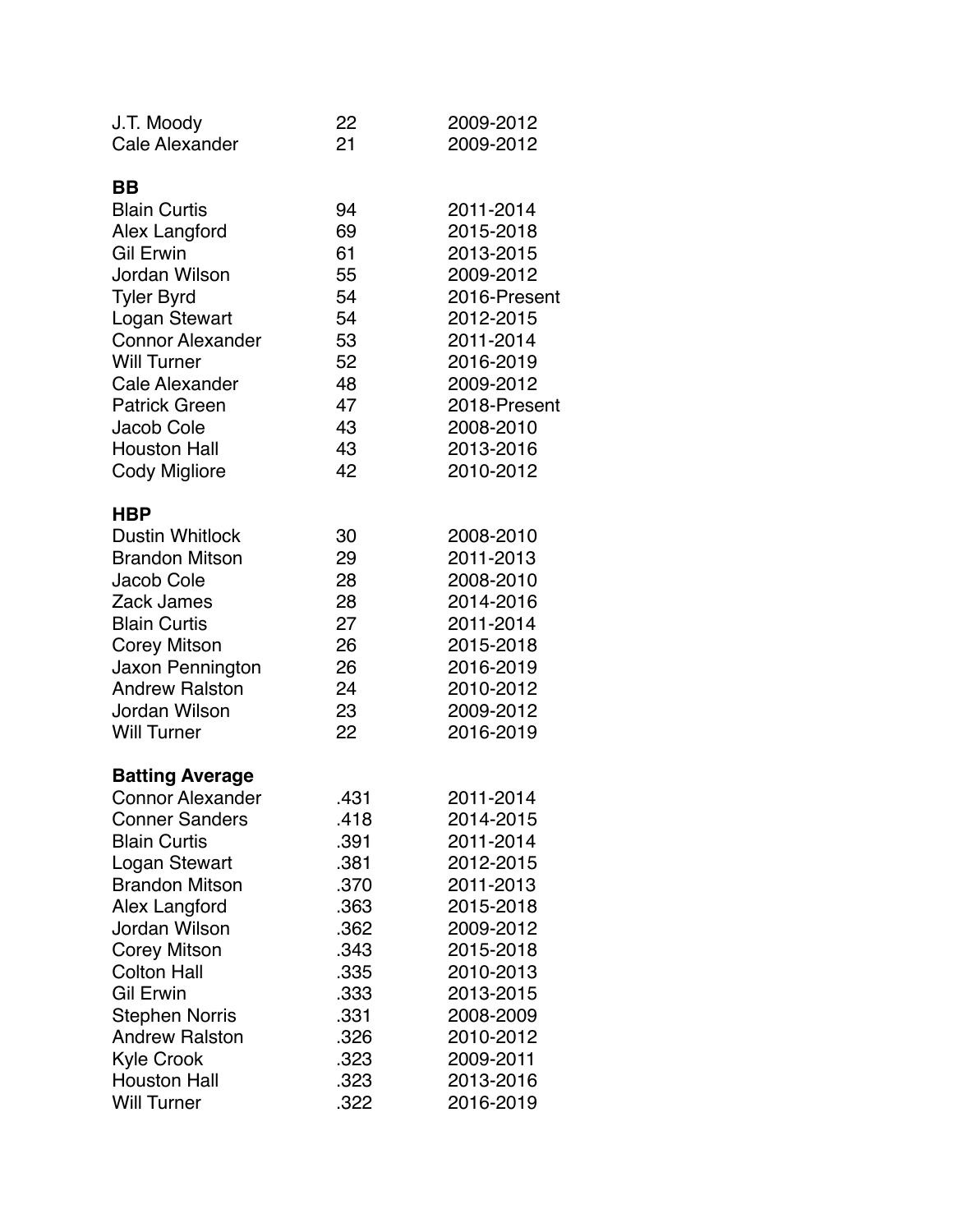| <b>Zack James</b>       | .320 | 2014-2016    |
|-------------------------|------|--------------|
| <b>Cale Alexander</b>   | .315 | 2009-2012    |
| <b>Nick James</b>       | .313 | 2009-2012    |
| David Owen              | .313 | 2009-2012    |
| <b>Slugging Average</b> |      |              |
| <b>Brandon Mitson</b>   | .703 | 2011-2013    |
| <b>Connor Alexander</b> | .614 | 2011-2014    |
| Logan Stewart           | .601 | 2012-2015    |
| <b>Blain Curtis</b>     | .574 | 2011-2014    |
| <b>Andrew Ralston</b>   | .573 | 2010-2012    |
| Jordan Wilson           | .536 | 2009-2012    |
| <b>Conner Sanders</b>   | .511 | 2014-2015    |
| Alex Langford           | .504 | 2015-2018    |
| <b>Stephen Norris</b>   | .475 | 2008-2009    |
| <b>On Base Average</b>  |      |              |
| <b>Blain Curtis</b>     | .561 | 2011-2014    |
| <b>Brandon Mitson</b>   | .542 | 2011-2013    |
| <b>Connor Alexander</b> | .538 | 2011-2014    |
| Logan Stewart           | .493 | 2012-2015    |
| <b>Conner Sanders</b>   | .490 | 2014-2015    |
| Jordan Wilson           | .486 | 2009-2012    |
| Gil Erwin               | .467 | 2013-2015    |
| <b>Stephen Norris</b>   | .462 | 2008-2009    |
| Alex Langford           | .455 | 2015-2018    |
| Jacob Cole              | .450 | 2008-2010    |
| Zack James              | .450 | 2014-2016    |
| <b>Corey Mitson</b>     | .450 | 2015-2018    |
| <b>Andrew Ralston</b>   | .448 | 2010-2012    |
| <b>Will Turner</b>      | .436 | 2016-2019    |
| <b>Dustin Whitlock</b>  | .435 | 2008-2010    |
| Cale Alexander          | .432 | 2009-2012    |
| <b>Games Played</b>     |      |              |
| Alex Langford           | 156  | 2015-2018    |
| <b>Will Turner</b>      | 148  | 2016-2019    |
| J.T. Moody              | 139  | 2009-2012    |
| David Owen              | 135  | 2009-2012    |
| <b>Corey Mitson</b>     | 131  | 2015-2018    |
| <b>Shae Nolen</b>       | 131  | 2016-2019    |
| <b>Houston Hall</b>     | 128  | 2013-2016    |
| Jaxon Pennington        | 125  | 2016-2019    |
| <b>Blain Curtis</b>     | 122  | 2011-2014    |
| <b>Wilson Prestage</b>  | 122  | 2008-2011    |
| <b>Tyler Byrd</b>       | 121  | 2016-Present |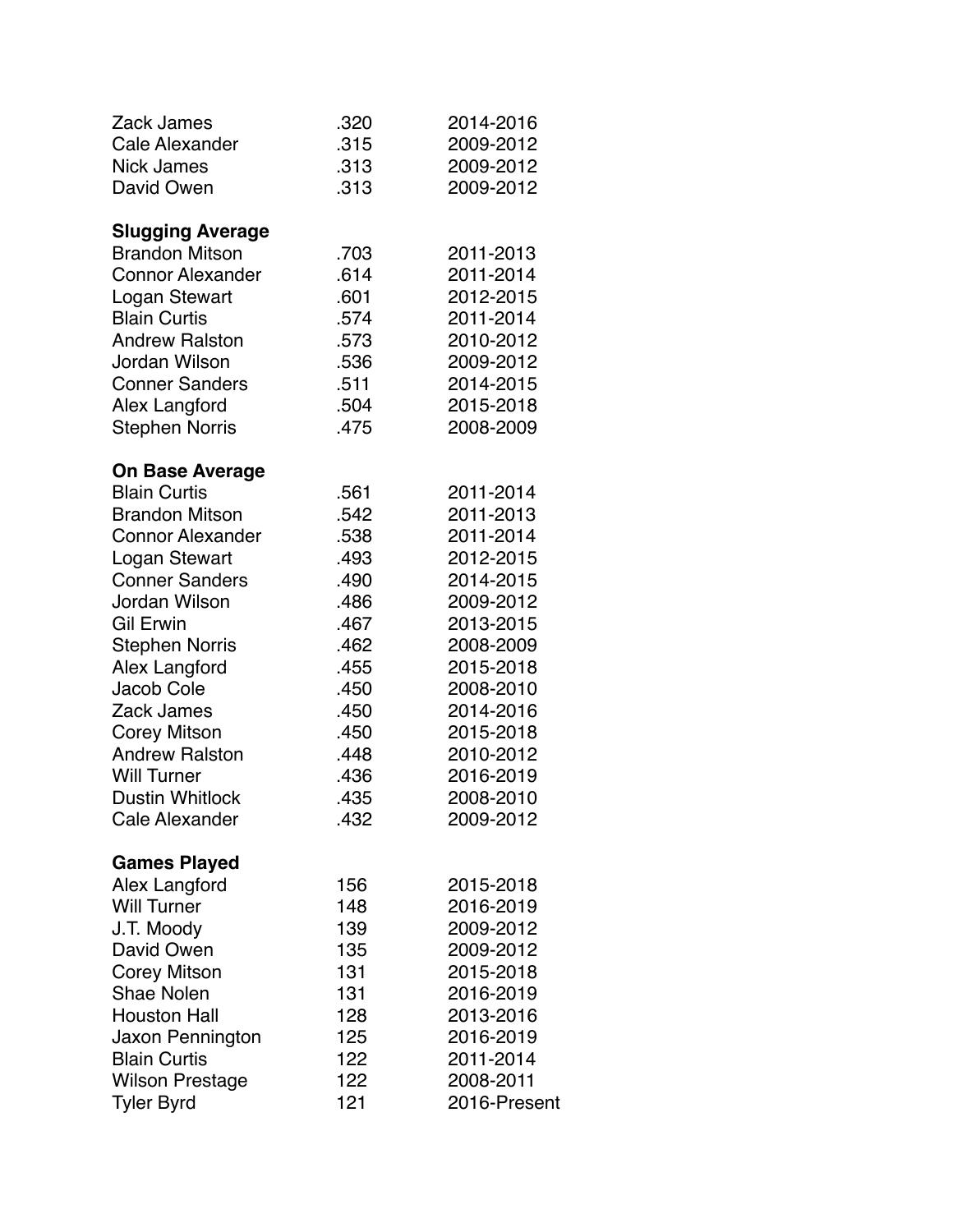| Jordan Wilson           | 121 | 2009-2012 |
|-------------------------|-----|-----------|
| Cale Alexander          | 115 | 2009-2012 |
| <b>Connor Alexander</b> | 115 | 2011-2014 |
| Logan Stewart           | 115 | 2012-2015 |

### **Individual Season Pitching**

| <b>Most Wins</b>        |                |      |
|-------------------------|----------------|------|
| <b>Connor Alexander</b> | 11             | 2014 |
| <b>Erik Seering</b>     | 9              | 2011 |
| <b>Corey Mitson</b>     | 9              | 2018 |
| Nathan Whitley          | 9              | 2014 |
| <b>Connor Alexander</b> | 8              | 2013 |
| <b>Patrick Green</b>    | 8              | 2018 |
| J.T. Moody              | 8              | 2012 |
| David Owen              | 8              | 2012 |
| <b>Zach Seward</b>      | 8              | 2019 |
| <b>Gil Erwin</b>        | $\overline{7}$ | 2014 |
| Jacob Johnson           | 7              | 2013 |
| Most K's                |                |      |
| David Owen              | 115            | 2012 |
| <b>Corey Mitson</b>     | 112            | 2018 |
| <b>Connor Alexander</b> | 98             | 2014 |
| <b>Gil Erwin</b>        | 89             | 2015 |
| <b>Houston Hall</b>     | 84             | 2016 |
| David Owen              | 83             | 2011 |
| <b>Tyler Flynn</b>      | 82             | 2018 |
| <b>Corey Mitson</b>     | 79             | 2016 |
| <b>Erik Seering</b>     | 74             | 2011 |
| <b>Connor Alexander</b> | 68             | 2013 |
| <b>Tyler Flynn</b>      | 68             | 2017 |
| <b>Corey Mitson</b>     | 67             | 2017 |
| <b>Patrick Green</b>    | 64             | 2018 |
| <b>Connor Alexander</b> | 63             | 2012 |
| Peyton Ryan             | 62             | 2018 |
| <b>Zach Seward</b>      | 60             | 2019 |
| <b>Gil Erwin</b>        | 57             | 2014 |
| <b>Lowest ERA</b>       |                |      |
| <b>Corey Mitson</b>     | 1.16           | 2018 |
| Nathan Whitley          | 1.25           | 2014 |
| <b>Corey Mitson</b>     | 1.38           | 2017 |
| <b>Houston Hall</b>     | 1.44           | 2016 |
| <b>Connor Alexander</b> | 1.48           | 2014 |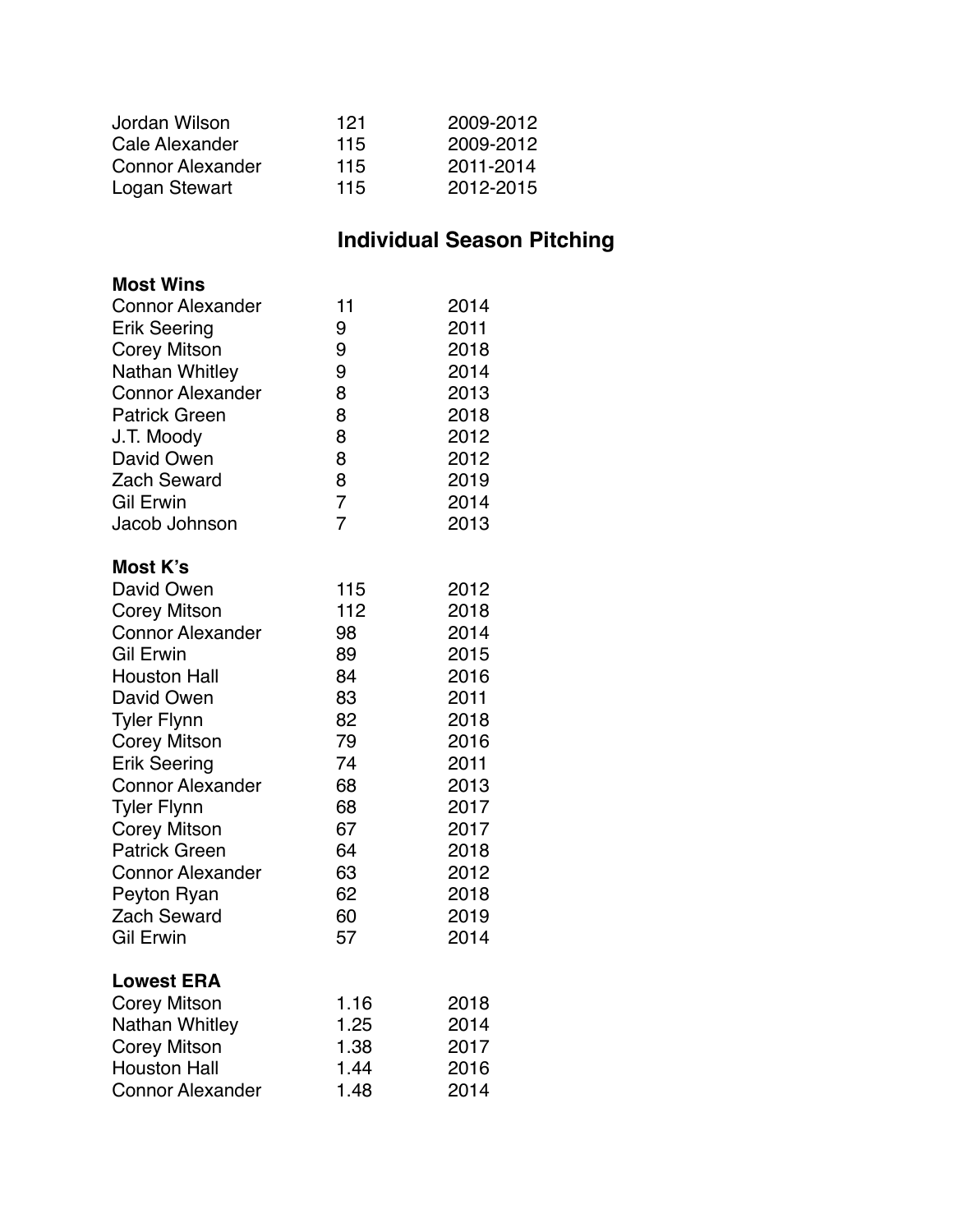| <b>Tyler Flynn</b>      | 1.53     | 2017 |
|-------------------------|----------|------|
| <b>Gil Erwin</b>        | 1.57     | 2015 |
| <b>Zach Seward</b>      | 1.68     | 2019 |
| <b>Zach Seward</b>      | 1.72     | 2018 |
| <b>Connor Alexander</b> | 1.75     | 2013 |
| David Owen              | 1.75     | 2012 |
| Jaxon Pennington        | 2.02     | 2017 |
| <b>Gil Erwin</b>        | 2.10     | 2014 |
| Peyton Ryan             | 2.17     | 2019 |
| <b>Erik Seering</b>     | 2.20     | 2011 |
| <b>Patrick Green</b>    | 2.24     | 2018 |
| J.T. Moody              | 2.43     | 2012 |
| <b>Most IP</b>          |          |      |
| David Owen              | 84       | 2012 |
| <b>Connor Alexander</b> | 75.2     | 2014 |
| <b>Houston Hall</b>     | 73       | 2016 |
| <b>Corey Mitson</b>     | 72.1     | 2018 |
| <b>Gil Erwin</b>        | 71.2     | 2015 |
| <b>Tyler Flynn</b>      | 67.1     | 2018 |
| <b>Zach Seward</b>      | 66.2     | 2019 |
| <b>Gil Erwin</b>        | 63.1     | 2014 |
| David Owen              | 62       | 2011 |
| <b>Connor Alexander</b> | 60.2     | 2012 |
| <b>Patrick Green</b>    | 59.1     | 2018 |
| J.T. Moody              | 57.2     | 2012 |
| <b>Corey Mitson</b>     | 56       | 2016 |
| <b>Connor Alexander</b> | 52       | 2013 |
| <b>Best Winning %</b>   |          |      |
| Nathan Whitley          | 9-0      | 2014 |
| <b>Cody Migliore</b>    | $5-0$    | 2012 |
| Peyton Ryan             | $6-0$    | 2018 |
| Peyton Ryan             | $5-0$    | 2019 |
| Corey Mitson            | 9-1      | 2018 |
| <b>Connor Alexander</b> | 8-1      | 2013 |
| J.T. Moody              | $8 - 1$  | 2012 |
| Jaxon Pennington        | $6 - 1$  | 2017 |
| <b>Connor Alexander</b> | $11 - 2$ | 2014 |
| <b>Connor Alexander</b> | $5 - 1$  | 2012 |
| Jacob Dodson            | $5-1$    | 2019 |
| Zack James              | $5 - 1$  | 2016 |
| <b>Erik Seering</b>     | $9 - 2$  | 2011 |
| <b>Zach Seward</b>      | $8 - 2$  | 2019 |
| Jonah Van Kampen        | $4 - 1$  | 2019 |
| Jacob Johnson           | $7 - 2$  | 2013 |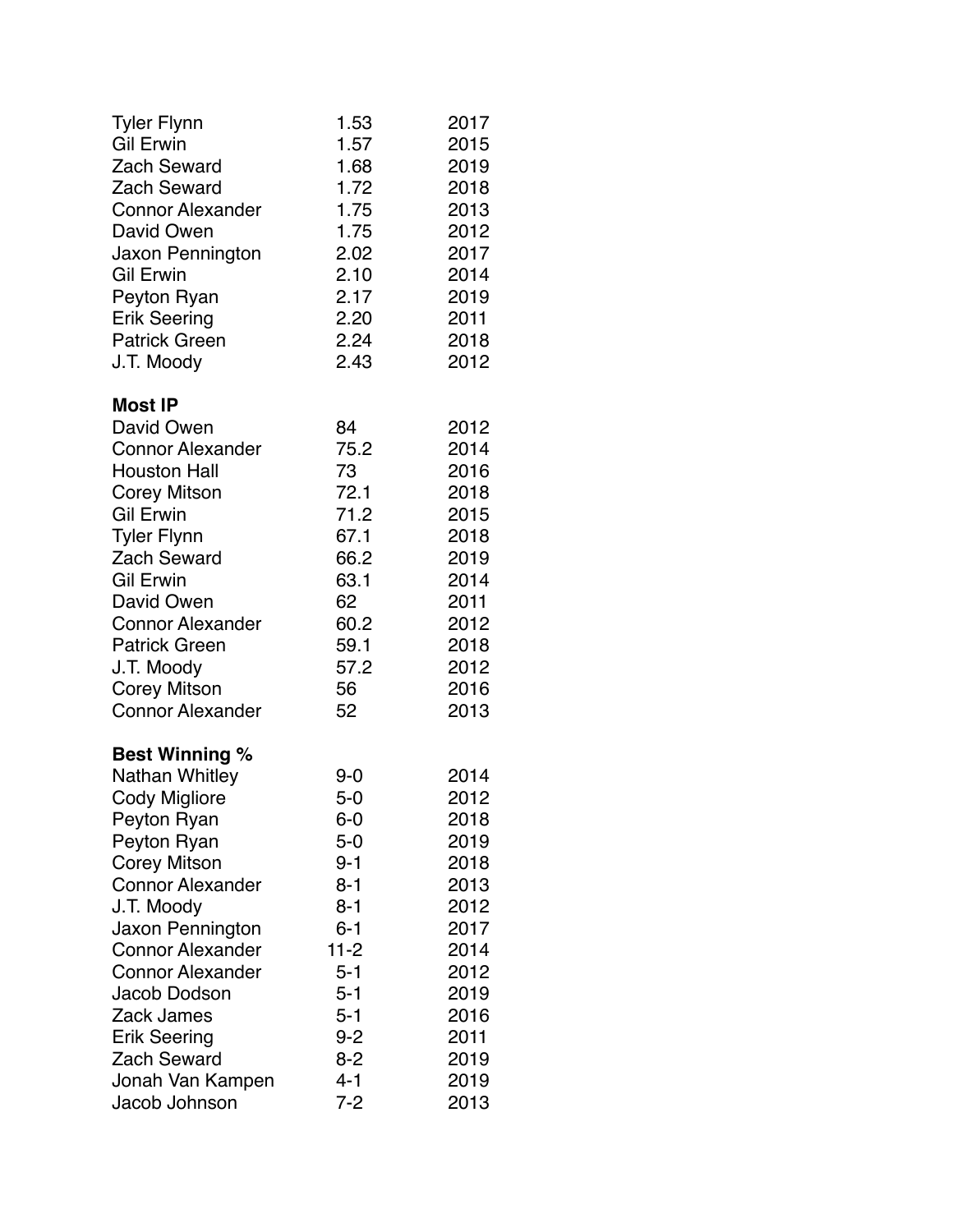| $8 - 3$ | 2018 |
|---------|------|
| $5 - 2$ | 2013 |
| $7 - 3$ | 2014 |
| $6 - 3$ | 2015 |
| $5 - 3$ | 2017 |
| $5 - 3$ | 2017 |
| $8 - 5$ | 2012 |
|         |      |

### **Career Pitching**

#### **Most Wins**

| כווואי וכשואו           |                   |              |
|-------------------------|-------------------|--------------|
| <b>Connor Alexander</b> | 24                | 2012-2014    |
| Corey Mitson            | 21                | 2015-2018    |
| <b>Gil Erwin</b>        | 18                | 2013-2015    |
| Peyton Ryan             | 18                | 2016-2019    |
| <b>Tyler Flynn</b>      | 15                | 2015-2018    |
| J.T. Moody              | 15                | 2009-2012    |
| <b>Patrick Green</b>    | 14                | 2018-Present |
| David Owen              | 14                | 2010-2012    |
| <b>Erik Seering</b>     | 14                | 2009-2011    |
| <b>Houston Hall</b>     | $12 \overline{ }$ | 2013-2016    |
| <b>Andrew Ralston</b>   | 11                | 2010-2012    |
| Nathan Whitley          | 11                | 2014-2015    |
| Most K's                |                   |              |
| Covov Mitaov            | חמ                | OO JE OO JO  |

| Corey Mitson            | 305   | 2015-2018    |
|-------------------------|-------|--------------|
| David Owen              | 239   | 2010-2012    |
| <b>Connor Alexander</b> | 229   | 2012-2014    |
| <b>Tyler Flynn</b>      | 200   | 2015-2018    |
| <b>Gil Erwin</b>        | 183   | 2013-2015    |
| <b>Houston Hall</b>     | 169   | 2013-2016    |
| Peyton Ryan             | 148   | 2016-2019    |
| <b>Erik Seering</b>     | 126   | 2009-2011    |
| <b>Patrick Green</b>    | 114   | 2018-Present |
| J.T. Moody              | 109   | 2009-2012    |
| <b>Andrew Ralston</b>   | 106   | 2010-2012    |
| <b>Zach Seward</b>      | 100   | 2018-Present |
| <b>Most IP</b>          |       |              |
| Corey Mitson            | 214.2 | 2015-2018    |
| <b>Connor Alexander</b> | 188.1 | 2012-2014    |
| <b>Tyler Flynn</b>      | 180.2 | 2015-2018    |
| David Owen              | 180.2 | 2010-2012    |
| <b>Gil Erwin</b>        | 174.2 | 2013-2015    |
| <b>Houston Hall</b>     | 159.2 | 2013-2016    |
| J.T. Moody              | 152.2 | 2009-2012    |
|                         |       |              |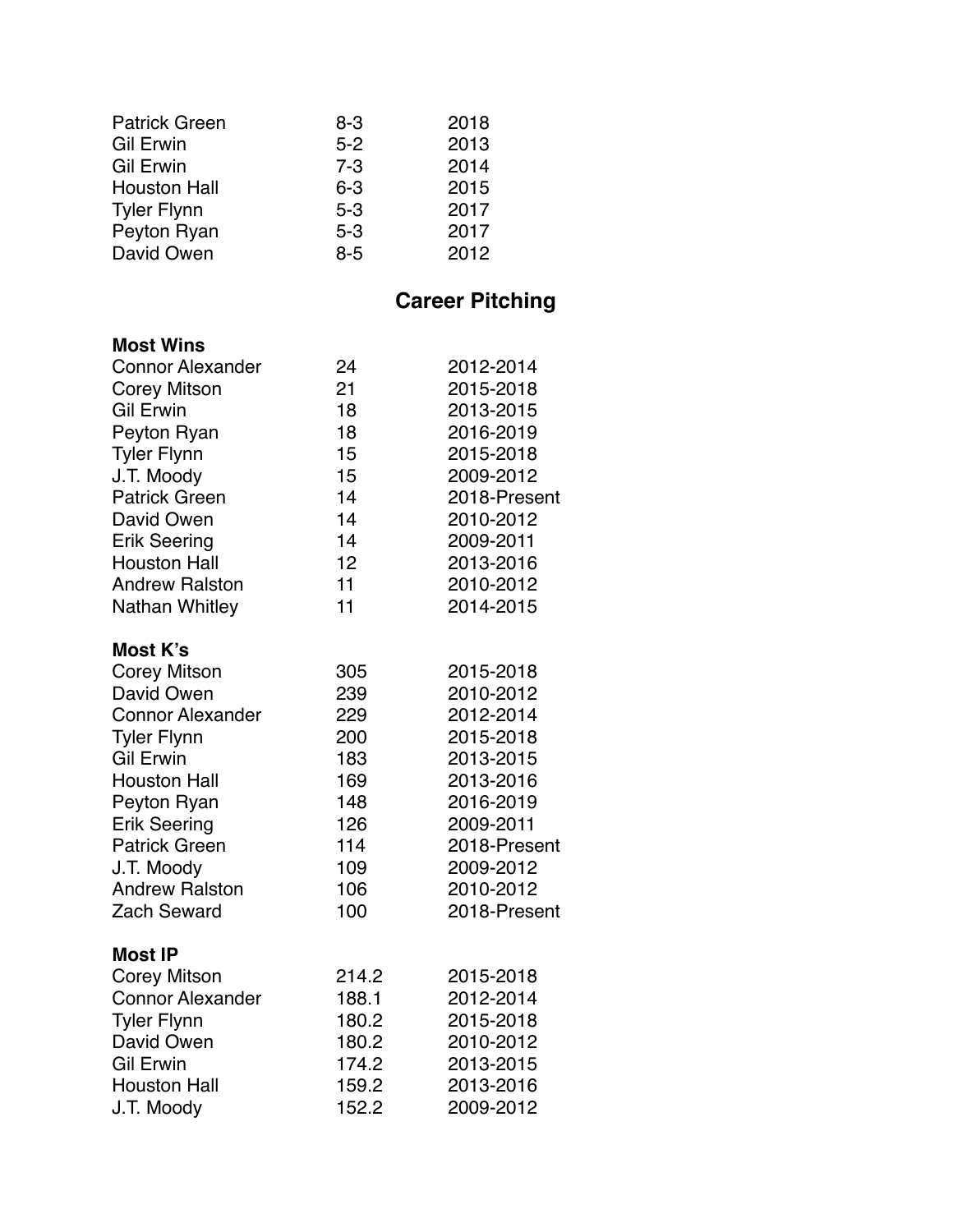| Peyton Ryan             | 123.2     | 2016-2019    |
|-------------------------|-----------|--------------|
| <b>Erik Seering</b>     | 107.2     | 2009-2011    |
| <b>Patrick Green</b>    | 104       | 2018-Present |
| <b>Zach Seward</b>      | 103.1     | 2018-Present |
| <b>Best Winning %</b>   |           |              |
| <b>Cody Migliore</b>    | $9 - 0$   | 2010-2012    |
| Nathan Whitley          | $11 - 1$  | 2014-2015    |
| <b>Connor Alexander</b> | $24 - 4$  | 2012-2014    |
| Peyton Ryan             | $18 - 4$  | 2016-2019    |
| Jaxon Pennington        | $6-2$     | 2016-2017    |
| <b>Andrew Ralston</b>   | $11 - 6$  | 2010-2012    |
| <b>Gil Erwin</b>        | $18 - 10$ | 2013-2015    |
| <b>Erik Seering</b>     | $14 - 8$  | 2009-2011    |
| <b>Corey Mitson</b>     | $21 - 14$ | 2015-2018    |
| J.T. Moody              | $15 - 11$ | 2009-2012    |
| <b>Houston Hall</b>     | $12-9$    | 2013-2016    |
| David Owen              | $14 - 12$ | 2010-2012    |
| <b>Tyler Flynn</b>      | $15 - 13$ | 2015-2018    |
| <b>Complete Games</b>   |           |              |
| <b>Connor Alexander</b> | 17        | 2012-2014    |
| David Owen              | 17        | 2010-2012    |
| <b>Gil Erwin</b>        | 12        | 2013-2015    |
| J.T. Moody              | 12        | 2009-2012    |
| <b>Corey Mitson</b>     | 11        | 2015-2018    |
| <b>Houston Hall</b>     | 10        | 2013-2016    |
| <b>Games Started</b>    |           |              |
| <b>Corey Mitson</b>     | 38        | 2015-2018    |
| <b>Tyler Flynn</b>      | 31        | 2015-2018    |
| <b>Connor Alexander</b> | 30        | 2012-2014    |
| <b>Gil Erwin</b>        | 30        | 2013-2015    |
| David Owen              | 29        | 2010-2012    |
| Peyton Ryan             | 29        | 2016-2019    |
| J.T. Moody              | 27        | 2009-2012    |
| <b>Houston Hall</b>     | 26        | 2013-2016    |
| <b>Patrick Green</b>    | 20        | 2018-Present |
| <b>Erik Seering</b>     | 20        | 2009-2011    |
| <b>Games Pitched</b>    |           |              |
| <b>Corey Mitson</b>     | 56        | 2015-2018    |
| <b>Houston Hall</b>     | 46        | 2013-2016    |
| <b>Tyler Flynn</b>      | 45        | 2015-2018    |
| Peyton Ryan             | 41        | 2016-2019    |
| <b>Gil Erwin</b>        | 38        | 2013-2015    |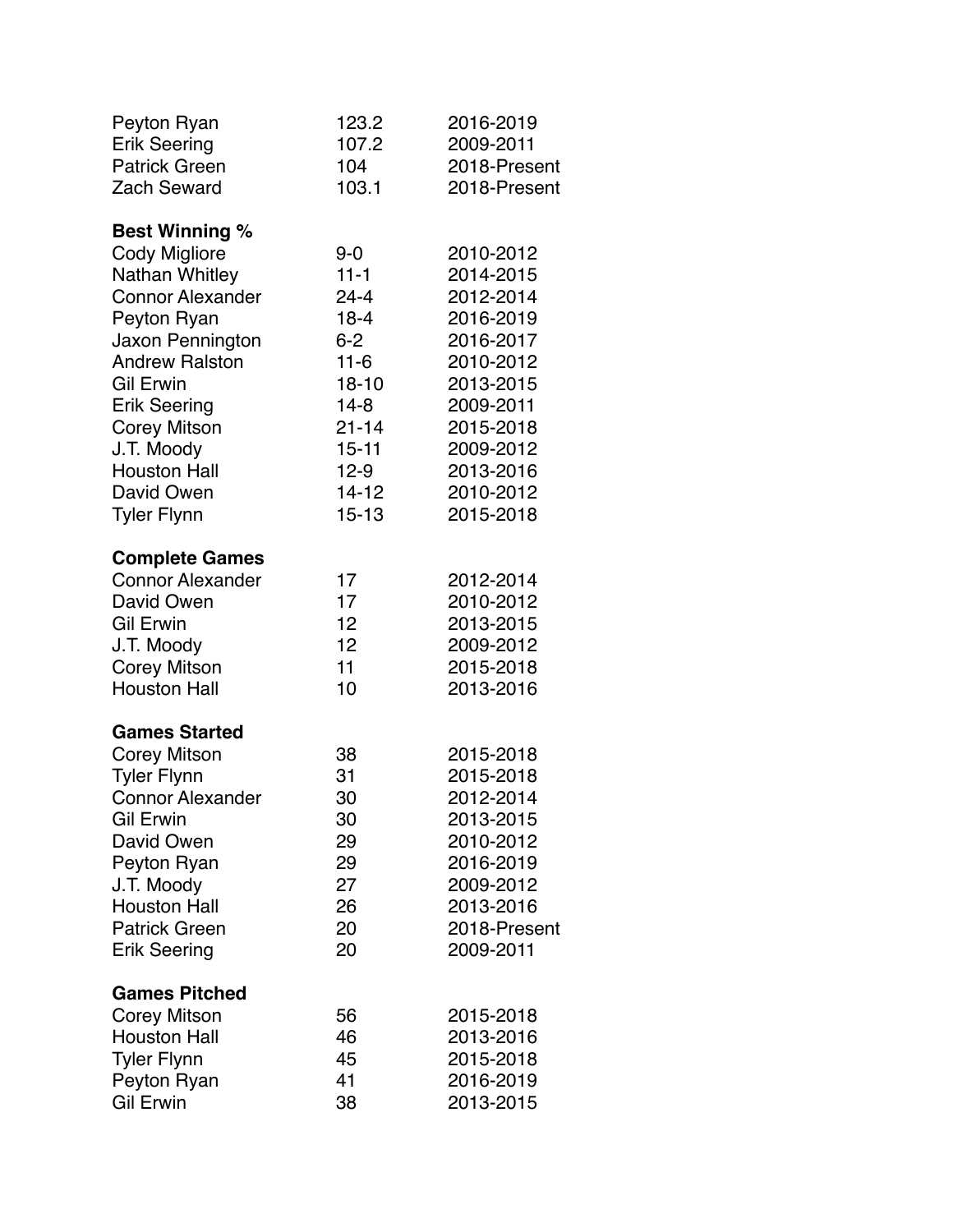| 37 | 2012-2014 |
|----|-----------|
| 37 | 2010-2012 |
| 36 | 2009-2011 |
| 33 | 2009-2012 |
|    |           |
| 6  | 2010-2012 |
| 5  | 2012-2014 |
| 4  | 2015-2018 |
| 3  | 2009-2012 |
|    |           |

### **Team Records**

#### **Most Wins**

| 34                      | 2014 |
|-------------------------|------|
| 33                      | 2019 |
| 32                      | 2012 |
| 31                      | 2018 |
| 29                      | 2011 |
| 23                      | 2013 |
| 22                      | 2017 |
| 21                      | 2015 |
| 20                      | 2016 |
|                         |      |
|                         |      |
| <b>Most Runs Scored</b> |      |
| 366                     | 2014 |
| 341                     | 2019 |
| 319                     | 2012 |
| 309                     | 2011 |
| 305                     | 2015 |
| 293                     | 2018 |
| 258                     | 2013 |
| 250                     | 2017 |

#### **Most Hits**

| 394 | 2012 |
|-----|------|
| 390 | 2014 |
| 376 | 2018 |
| 372 | 2011 |
| 352 | 2019 |
| 327 | 2015 |
| 285 | 2009 |
| 280 | 2013 |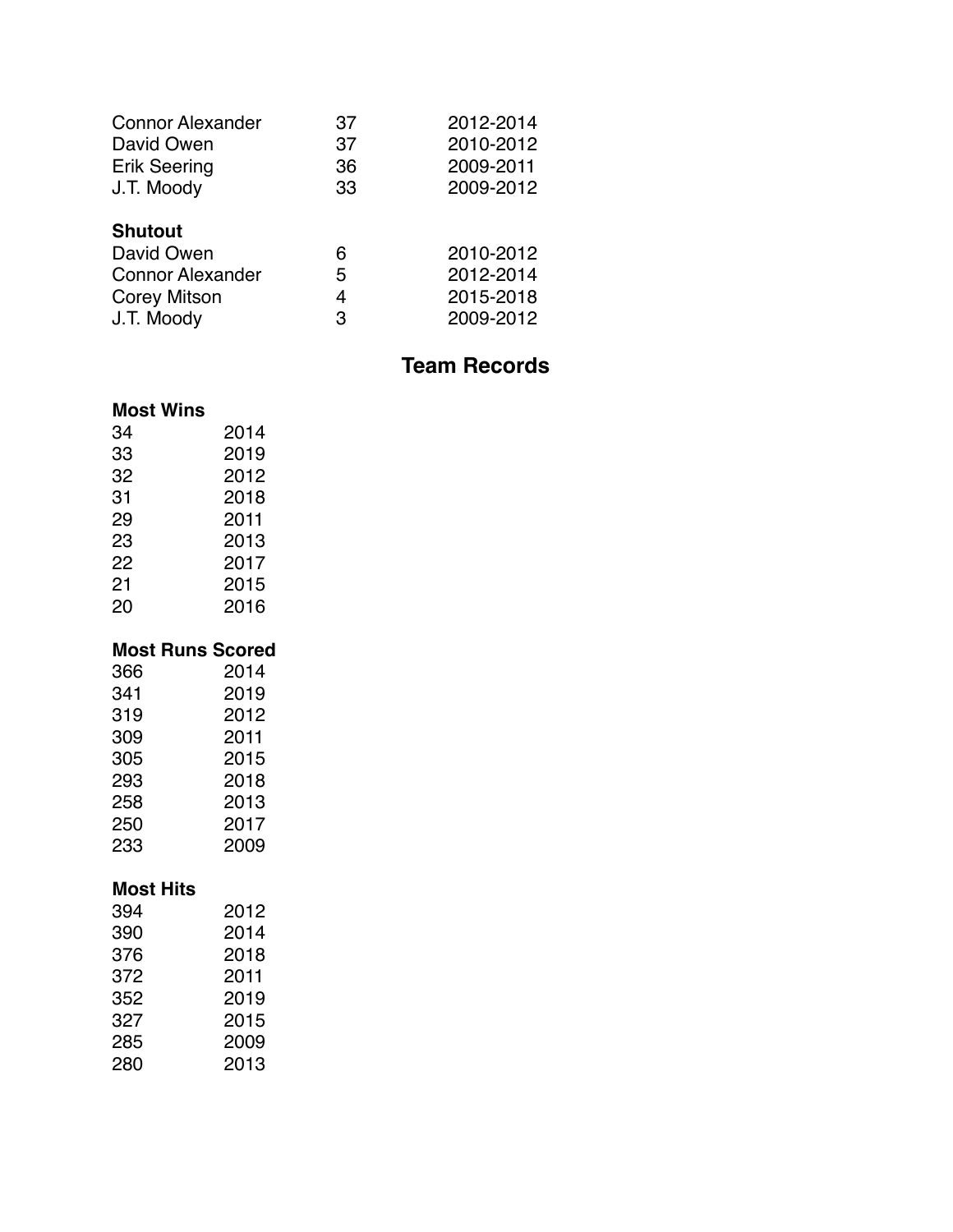#### **Most SB**

| 129 | 2019 |
|-----|------|
| 123 | 2018 |
| 108 | 2013 |
| 103 | 2014 |
| 103 | 2016 |
| 74  | 2011 |
| 71  | 2017 |
| 64  | 2012 |
| 52  | 2008 |
| 52  | 2015 |
|     |      |

### **Most 2B**

| 89 | 2011 |
|----|------|
| 75 | 2012 |
| 71 | 2018 |
| 65 | 2013 |
| 64 | 2014 |
| 54 | 2019 |
| 52 | 2009 |

#### **Most HR**

| 18 | 2011 |
|----|------|
| 10 | 2012 |
| 8  | 2013 |
| 8  | 2018 |
| 7  | 2014 |
| 6  | 2009 |

### **Highest BA**

| .349 | 2014 |
|------|------|
| .326 | 2013 |
| .325 | 2015 |
| .321 | 2011 |
| .320 | 2012 |
| .318 | 2019 |
| .297 | 2018 |
| .290 | 2017 |
| .284 | 2009 |
|      |      |

### **Most K's Pitching**

| 391 | 2018 |
|-----|------|
| 327 | 2012 |
| 300 | 2011 |
| 278 | 2019 |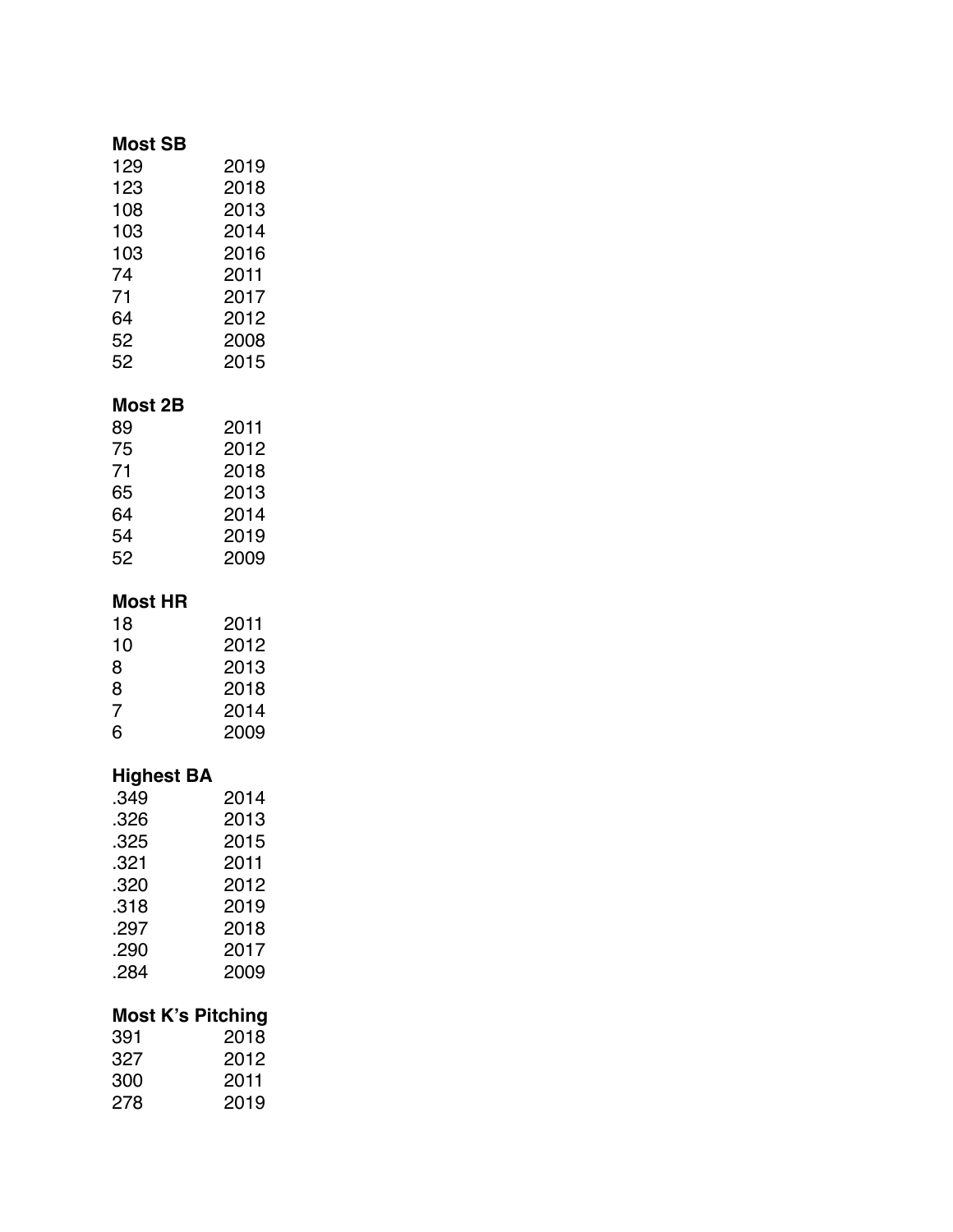| 263               | 2014 |
|-------------------|------|
| 249               | 2016 |
| 235               | 2015 |
| 233               | 2017 |
| 208               | 2013 |
| 175               | 2010 |
| <b>Lowest ERA</b> |      |
| 2.41              | 2014 |
| 2.59              | 2017 |
| 2.72              | 2016 |
| 2.88              | 2018 |
| 2.92              | 2012 |
| 3.05              | 2015 |
| 3.10              | 2019 |
| 3.15              | 2013 |
| 3.77              | 2011 |
| 4.29              | 2010 |
| <b>Most IP</b>    |      |
| 316.1             | 2018 |
| 304               | 2012 |
| 274.2             | 2011 |
| 273.2             | 2019 |
| 267.1             | 2014 |
|                   |      |

244.1 2016<br>241.1 2009  $241.1$ 

## **Alumni Playing In College**

| 2019 | Logan Notto<br>Jaxon Pennington<br><b>Will Turner</b>                                            | <b>Cumberland University</b><br><b>Bethel University</b><br><b>CBU</b>                                                                            |
|------|--------------------------------------------------------------------------------------------------|---------------------------------------------------------------------------------------------------------------------------------------------------|
| 2018 | <b>Cameron Berry</b><br><b>Tyler Flynn</b><br>A.J. Green<br>Alex Langford<br><b>Corey Mitson</b> | Dyersburg State CC<br><b>CBU</b><br><b>Freed-Hardeman University</b><br>University of Arkansas Little Rock<br><b>Southern Illinois University</b> |
| 2015 | <b>Gil Erwin</b><br><b>Conner Sanders</b><br>Logan Stewart                                       | <b>CBU</b><br>Roane State CC/Jackson State CC<br><b>CBU</b>                                                                                       |
| 2014 | <b>Connor Alexander</b><br><b>Blain Curtis</b>                                                   | University of Memphis<br>CBU                                                                                                                      |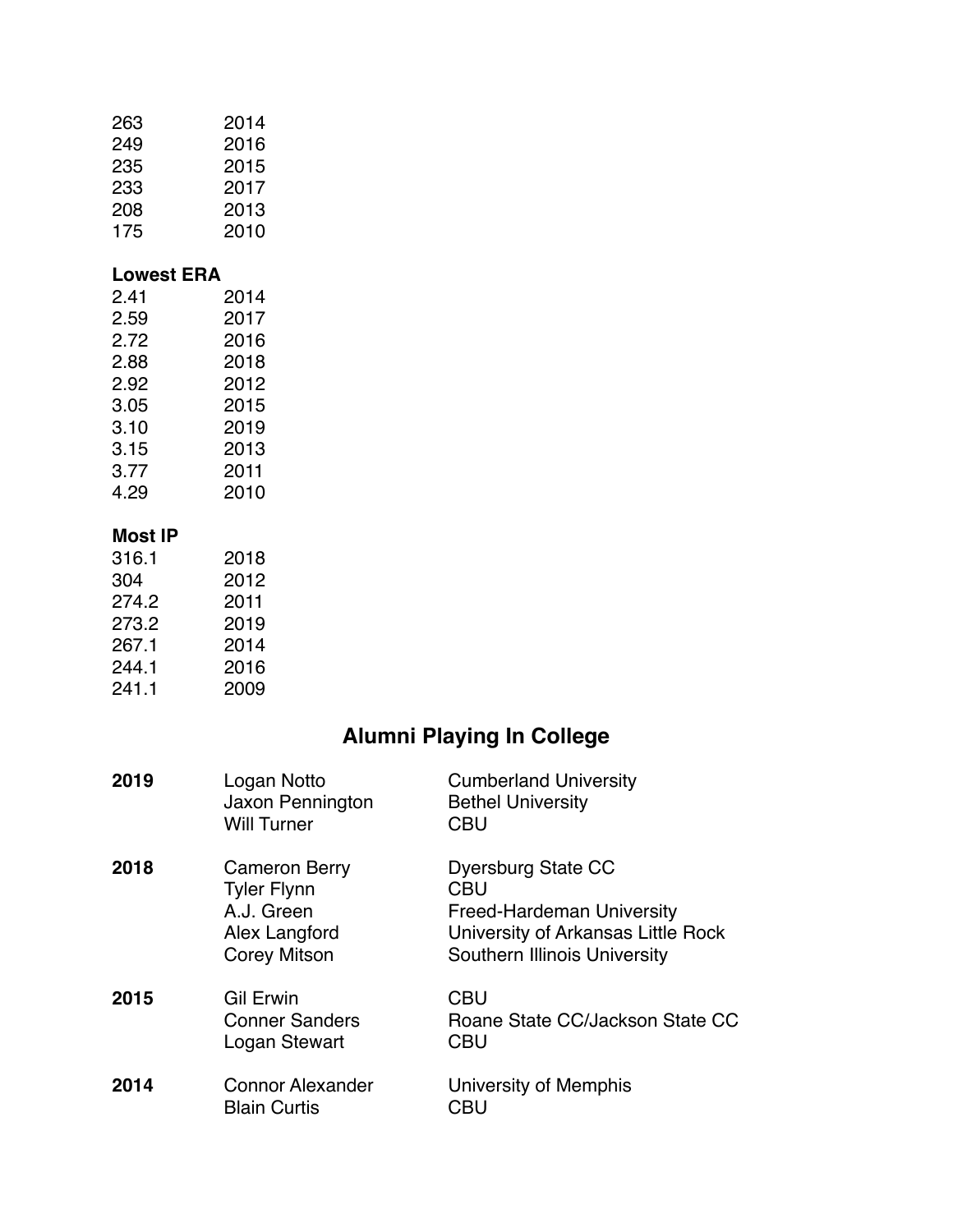|      | Jacob LaFosse<br>Xen Penny                                                                     | Southwest TN CC/Dyersburg State CC<br>Southwest TN CC/Blue Mountain College                                            |
|------|------------------------------------------------------------------------------------------------|------------------------------------------------------------------------------------------------------------------------|
| 2013 | Jacob Johnson<br><b>Brandon Mitson</b>                                                         | Southwest TN CC<br>Southwest TN CC                                                                                     |
| 2012 | Cale Alexander<br><b>Cody Migliore</b><br>David Owen<br><b>Andrew Ralston</b><br>Jordan Wilson | <b>CBU</b><br>Southwest TN CC<br>Arkansas St./San Francisco Giants(19 R Pk)<br><b>Harding University</b><br><b>CBU</b> |
| 2011 | <b>Erik Seering</b>                                                                            | Southwest TN CC                                                                                                        |
| 2010 | Jacob Cole<br><b>Will Holder</b>                                                               | <b>Bethel</b><br>Southwest TN CC                                                                                       |
| 2009 | <b>Stephen Norris</b><br><b>Trey Richardson</b><br><b>Austin Vowell</b>                        | <b>CBU</b><br><b>CBU</b><br>Southwest TN CC                                                                            |
| 2008 | <b>Tyler Dunn</b>                                                                              | <b>CBU</b>                                                                                                             |

# **Player Honors**

| <b>All-Metro</b>        |      |
|-------------------------|------|
| Jacob Arnett            | 2008 |
| <b>Tyler Dunn</b>       | 2008 |
| Jacob Cole              | 2009 |
| <b>Stephen Norris</b>   | 2009 |
| <b>Cale Alexander</b>   | 2011 |
| <b>Wilson Prestage</b>  | 2011 |
| <b>Andrew Ralston</b>   | 2011 |
| Erik Seering            | 2011 |
| Cale Alexander          | 2012 |
| Cody Migliore           | 2012 |
| David Owen              | 2012 |
| <b>Andrew Ralston</b>   | 2012 |
| Jordan Wilson           | 2012 |
| <b>Connor Alexander</b> | 2013 |
| Jacob Johnson           | 2013 |
| Brandon Mitson          | 2013 |
| <b>Connor Alexander</b> | 2014 |
| <b>Blain Curtis</b>     | 2014 |
| Jacob LaFosse           | 2014 |
| <b>Conner Sanders</b>   | 2014 |
|                         |      |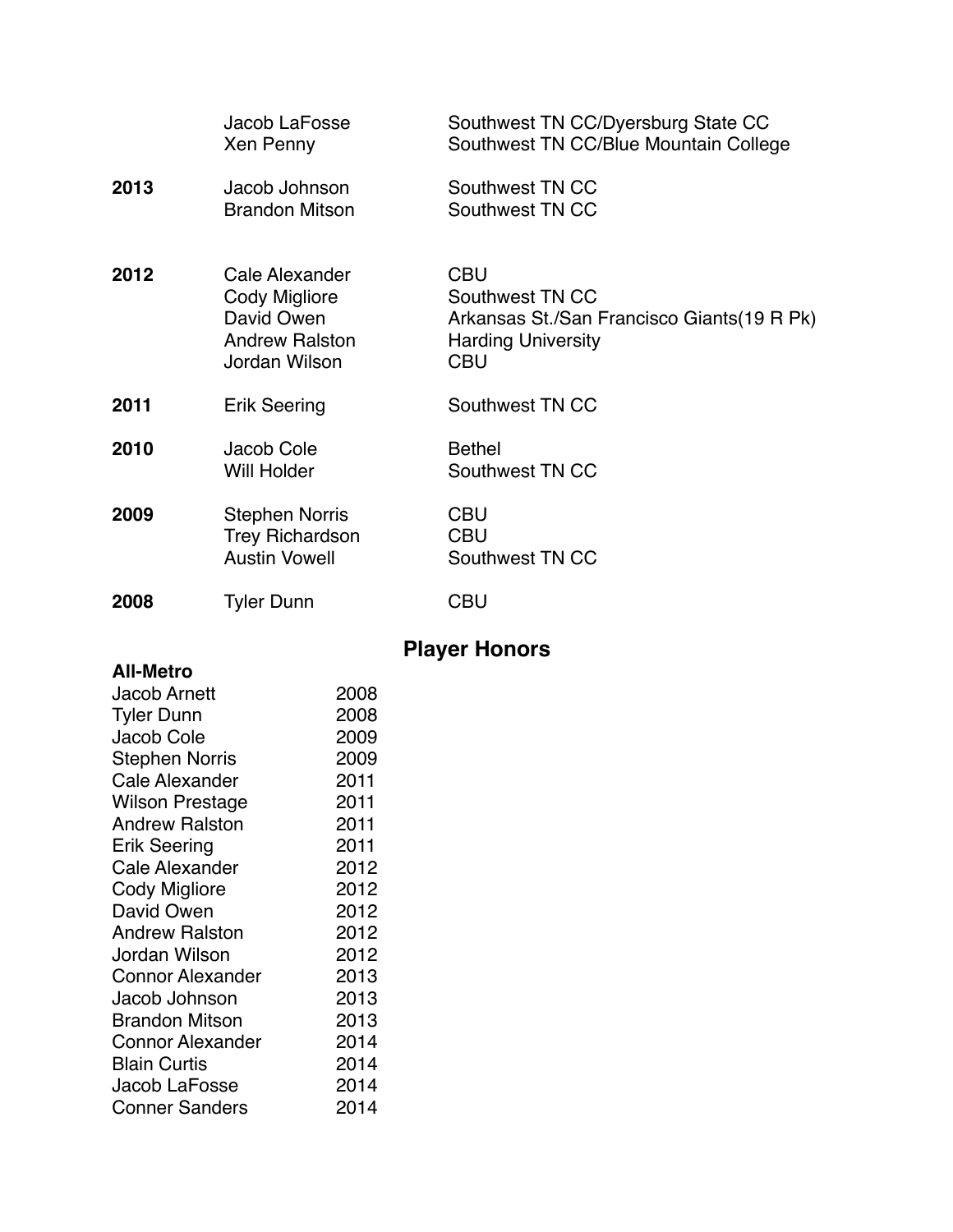| Logan Stewart            | 2014 |
|--------------------------|------|
| <b>Gil Erwin</b>         | 2015 |
| <b>Conner Sanders</b>    | 2015 |
| Logan Stewart            | 2015 |
| Alex Langford            | 2016 |
| <b>Corey Mitson</b>      | 2016 |
| <b>Tyler Flynn</b>       | 2017 |
| Alex Langford            | 2017 |
| <b>Corey Mitson</b>      | 2017 |
| <b>Will Turner</b>       | 2017 |
| Alex Langford (1st Team) | 2018 |
| Corey Mitson(2nd Team)   | 2018 |
|                          |      |
| <b>All-Region Team</b>   |      |
| <b>Jacob Arnett</b>      | 2008 |
| <b>Tyler Dunn</b>        | 2008 |
| Dustin Whitlock(HM)      | 2008 |
| <b>Stephen Norris</b>    | 2009 |
| David Owen(HM)           | 2009 |
| Dustin Whitlock(HM)      | 2009 |
| <b>Dustin Whitlock</b>   | 2010 |
| J.T. Moody(2nd team)     | 2010 |
|                          | 2011 |
| <b>Wilson Prestage</b>   |      |
| <b>Andrew Ralston</b>    | 2011 |
| Cale Alexander(2nd team) | 2011 |
| David Owen(2nd team)     | 2011 |
| Erik Seering(2nd team)   | 2011 |
| Jordan Wilson(2nd team)  | 2011 |
| Kyle Crook(HM)           | 2011 |
| David Owen               | 2012 |
| Jordan Wilson            | 2012 |
| <b>Connor Alexander</b>  | 2013 |
| <b>Blain Curtis</b>      | 2013 |
| Jacob Johnson            | 2013 |
| <b>Brandon Mitson</b>    | 2013 |
| <b>Connor Alexander</b>  | 2014 |
| <b>Blain Curtis</b>      | 2014 |
| <b>Gil Erwin</b>         | 2014 |
| <b>Conner Sanders</b>    | 2014 |
| Logan Stewart            | 2014 |
| Nathan Whitley           | 2014 |
| Gil Erwin                | 2015 |
| <b>Conner Sanders</b>    | 2015 |
| Logan Stewart            | 2015 |
| <b>Houston Hall</b>      | 2016 |
|                          | 2016 |
| Alex Langford            |      |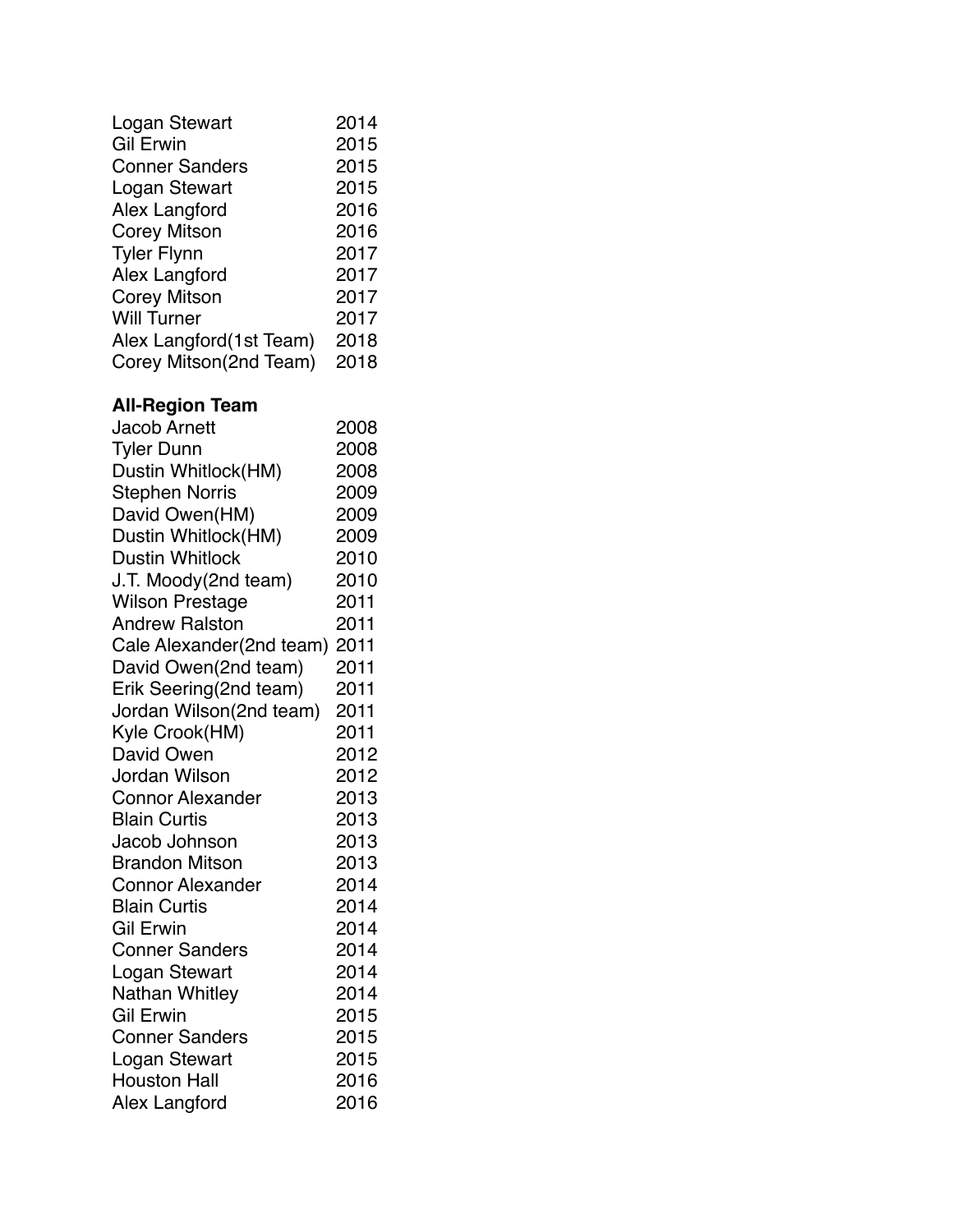| Corey Mitson         | 2016 |
|----------------------|------|
| <b>Tyler Flynn</b>   | 2017 |
| Alex Langford        | 2017 |
| Corey Mitson         | 2017 |
| <b>Will Turner</b>   | 2017 |
| <b>Cameron Berry</b> | 2018 |
| <b>Tyler Flynn</b>   | 2018 |
| Alex Langford        | 2018 |
| <b>Corey Mitson</b>  | 2018 |
| <b>Tyler Byrd</b>    | 2019 |
| <b>Patrick Green</b> | 2019 |
| <b>Tucker James</b>  | 2019 |
| Jaxon Pennington     | 2019 |
| <b>Zach Seward</b>   | 2019 |
| <b>Will Turner</b>   | 2019 |

### **All-Region Tournament**

| Tyler Dunn                  | 2008 |
|-----------------------------|------|
| <b>Stephen Norris</b>       | 2009 |
| <b>Trey Richardson</b>      | 2009 |
| <b>Nick James</b>           | 2010 |
| <b>Andrew Ralston</b>       | 2010 |
| <b>Dustin Whitlock</b>      | 2010 |
| <b>Cale Alexander</b>       | 2011 |
| David Owen                  | 2011 |
| <b>Wilson Prestage</b>      | 2011 |
| Erik Seering                | 2011 |
| Jordan Wilson               | 2011 |
| <b>Connor Alexander</b>     | 2012 |
| <b>Blain Curtis</b>         | 2012 |
| David Owen                  | 2012 |
| <b>Andrew Ralston</b>       | 2012 |
| <b>Jordan Wilson</b>        | 2012 |
| <b>Connor Alexander</b>     | 2013 |
| <b>Blain Curtis</b>         | 2013 |
| <b>Connor Alexander-MVP</b> | 2014 |
| <b>Blain Curtis</b>         | 2014 |
| <b>Gil Erwin</b>            | 2014 |
| <b>Houston Hall</b>         | 2014 |
| Jacob LaFosse               | 2014 |
| Logan Stewart               | 2014 |
| <b>Conner Sanders</b>       | 2015 |
| Logan Stewart               | 2015 |
| <b>Houston Hall</b>         | 2016 |
| Zack James                  | 2016 |
| <b>Alex Langford</b>        | 2016 |
|                             |      |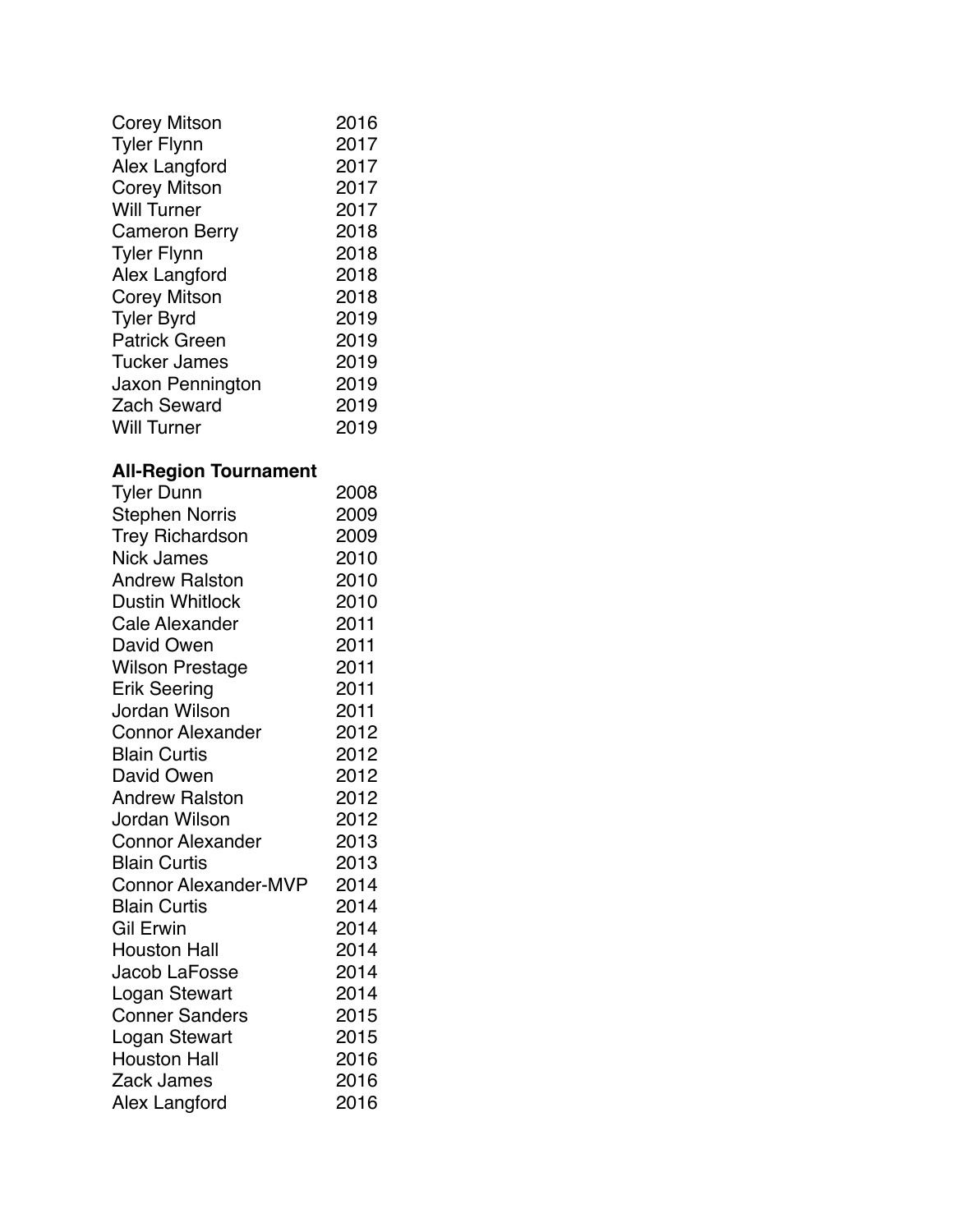| <b>Tyler Flynn</b>   | 2017 |
|----------------------|------|
| <b>Corey Mitson</b>  | 2017 |
| <b>Patrick Green</b> | 2018 |
| Alex Langford        | 2018 |
| <b>Corey Mitson</b>  | 2018 |
| Jacob Dodson         | 2019 |
| <b>Patrick Green</b> | 2019 |
| <b>Tucker James</b>  | 2019 |
| <b>Zach Seward</b>   | 2019 |
| <b>Will Turner</b>   | 2019 |
|                      |      |

#### **All-District**

| <b>Cale Alexander</b>   | 2012 |
|-------------------------|------|
| <b>Connor Alexander</b> | 2012 |
| <b>Blain Curtis</b>     | 2012 |
| <b>Cody Migliore</b>    | 2012 |
| J.T. Moody              | 2012 |
| David Owen              | 2012 |
| <b>Andrew Ralston</b>   | 2012 |
| Jordan Wilson           | 2012 |
| <b>Connor Alexander</b> | 2013 |
| <b>Blain Curtis</b>     | 2013 |
| <b>Gil Erwin</b>        | 2013 |
| <b>Colton Hall</b>      | 2013 |
| Jacob Johnson           | 2013 |
| <b>Brandon Mitson</b>   | 2013 |
| <b>Connor Alexander</b> | 2014 |
| <b>Blain Curtis</b>     | 2014 |
| <b>Gil Erwin</b>        | 2014 |
| <b>Houston Hall</b>     | 2014 |
| Jacob LaFosse           | 2014 |
| <b>Conner Sanders</b>   | 2014 |
| Logan Stewart           | 2014 |
| Nathan Whitley          | 2014 |
| Gil Erwin               | 2015 |
| <b>Houston Hall</b>     | 2015 |
| <b>Conner Sanders</b>   | 2015 |
| Logan Stewart           | 2015 |
| <b>Brandon Winfield</b> | 2015 |
| <b>Houston Hall</b>     | 2016 |
| Zack James              | 2016 |
| Alex Langford           | 2016 |
| <b>Corey Mitson</b>     | 2016 |
| <b>Brandon Winfield</b> | 2016 |
| <b>Tyler Flynn</b>      | 2017 |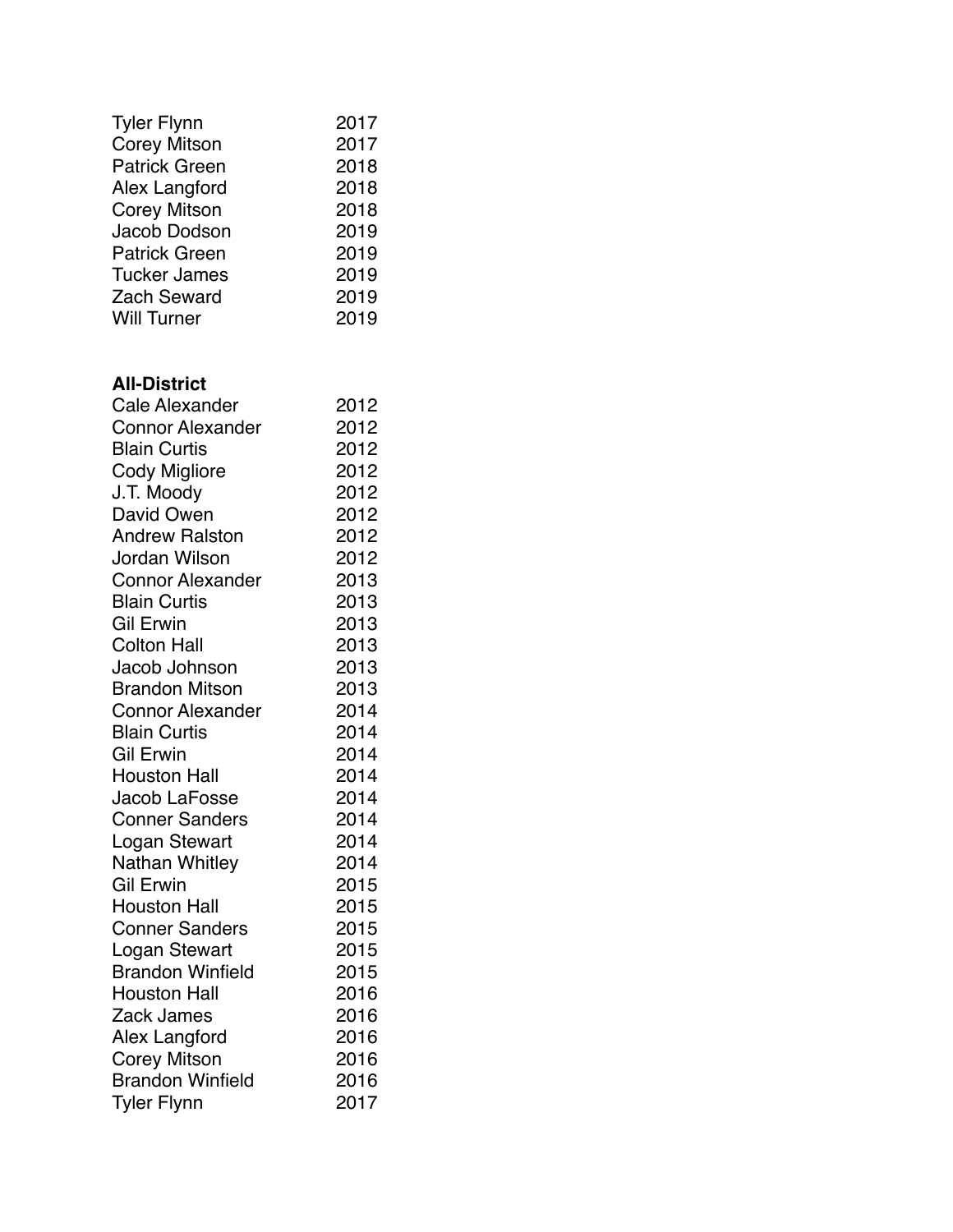| Alex Langford       | 2017 |
|---------------------|------|
| Corey Mitson        | 2017 |
| Jaxon Pennington    | 2017 |
| Peyton Ryan         | 2017 |
| <b>Will Turner</b>  | 2017 |
| Cameron Berry       | 2018 |
| <b>Tyler Byrd</b>   | 2018 |
| <b>Tyler Flynn</b>  | 2018 |
| A.J. Green          | 2018 |
| Patrick Green       | 2018 |
| Alex Langford       | 2018 |
| <b>Corey Mitson</b> | 2018 |
| Peyton Ryan         | 2018 |
| <b>Tyler Byrd</b>   | 2019 |
| Patrick Green       | 2019 |
| <b>Tucker James</b> | 2019 |
| Jaxon Pennington    | 2019 |
| Peyton Ryan         | 2019 |
| <b>Zach Seward</b>  | 2019 |
| Will Turner         | 2019 |
|                     |      |

### **TBCA All-Region 8 Team**

| <b>Cale Alexander</b>   | 2011 |
|-------------------------|------|
| David Owen              | 2011 |
| Wilson Prestage         | 2011 |
| <b>Andrew Ralston</b>   | 2011 |
| Erik Seering            | 2011 |
| Jordan Wilson           | 2011 |
| <b>Connor Alexander</b> | 2012 |
| <b>Blain Curtis</b>     | 2012 |
| J.T. Moody              | 2012 |
| David Owen              | 2012 |
| Jordan Wilson           | 2012 |
| <b>Connor Alexander</b> | 2013 |
| <b>Brandon Mitson</b>   | 2013 |
| <b>Connor Alexander</b> | 2014 |
| <b>Blain Curtis</b>     | 2014 |
| Logan Stewart           | 2014 |
| Nathan Whitley          | 2014 |
| <b>Conner Sanders</b>   | 2015 |
| Logan Stewart           | 2015 |
| <b>Alex Langford</b>    | 2016 |
| Corey Mitson            | 2017 |
| <b>Cameron Berry</b>    | 2018 |
| Alex Langford           | 2018 |
| <b>Corey Mitson</b>     | 2018 |
|                         |      |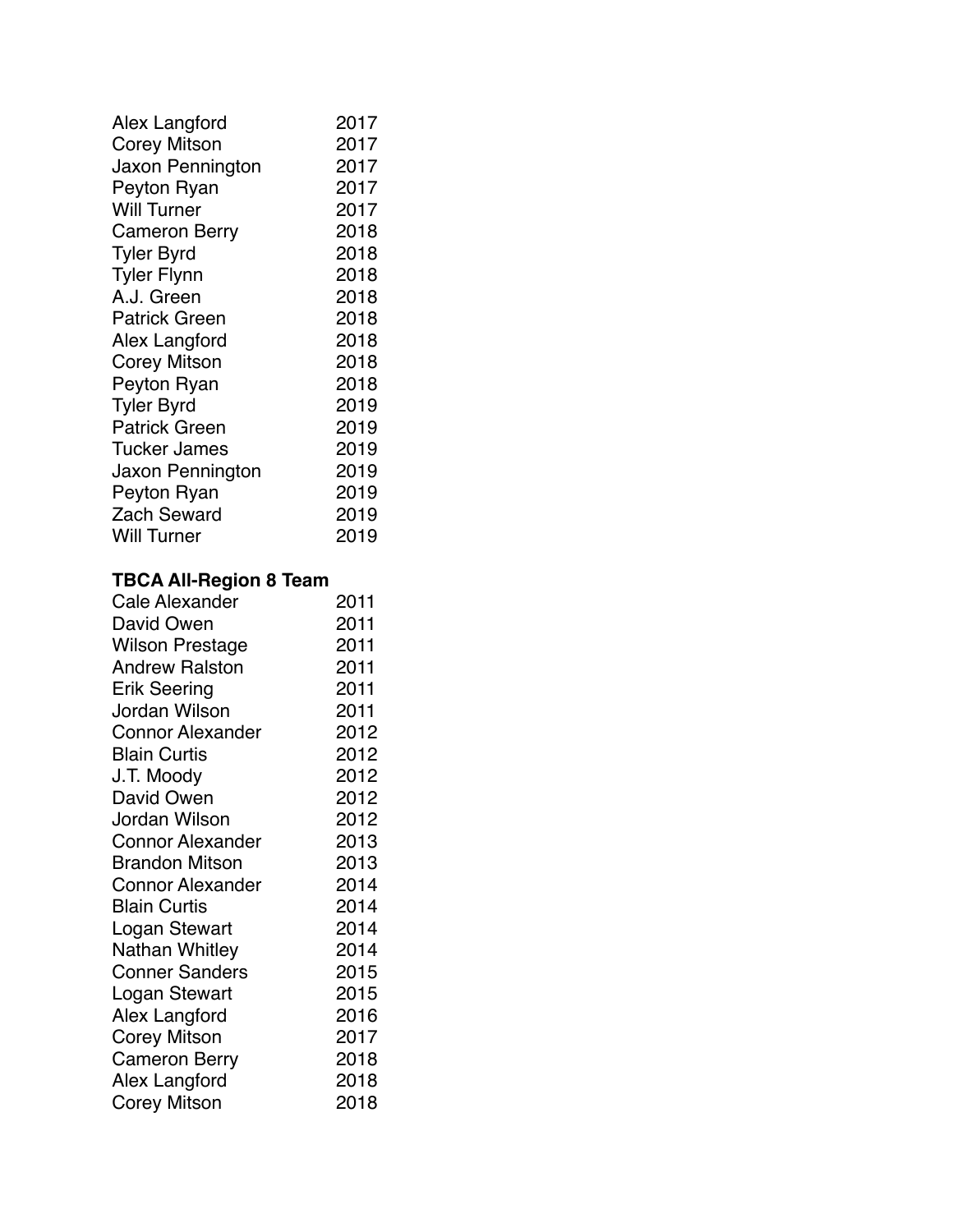| <b>Tucker James</b>                      | 2019                                                                 |
|------------------------------------------|----------------------------------------------------------------------|
| <b>Zach Seward</b>                       | 2019                                                                 |
|                                          |                                                                      |
|                                          | Tennessee Baseball Report (TBR) Region 8 Position Player of the Year |
| <b>Connor Alexander</b>                  | 2014                                                                 |
| Corey Mitson                             | 2018                                                                 |
|                                          |                                                                      |
|                                          | Tennessee Baseball Report (TBR) Super Freshman Team                  |
| David Owen                               | 2009                                                                 |
| <b>Patrick Green</b>                     | 2018                                                                 |
| <b>Zach Seward</b>                       | 2018                                                                 |
|                                          | Tennessee Baseball Report (TBR) Super Sophomore Team                 |
| <b>Wilson Prestage</b>                   | 2009                                                                 |
| <b>Connor Alexander</b>                  | 2012                                                                 |
| <b>Blain Curtis</b>                      | 2012                                                                 |
| <b>Gil Erwin</b>                         | 2013                                                                 |
| Logan Stewart                            | 2013                                                                 |
| <b>Houston Hall</b>                      | 2014                                                                 |
| Alex Langford                            | 2016                                                                 |
|                                          | 2016                                                                 |
| <b>Corey Mitson</b>                      | 2017                                                                 |
| Jaxon Pennington                         |                                                                      |
| Peyton Ryan                              | 2017                                                                 |
| <b>Will Turner</b>                       | 2017                                                                 |
| <b>Tyler Byrd</b>                        | 2018                                                                 |
| <b>Patrick Green</b>                     | 2019                                                                 |
| <b>Tucker James</b>                      | 2019                                                                 |
| <b>Zach Seward</b>                       | 2019                                                                 |
| All-Tennessee Baseball Report 2-Way Team |                                                                      |
| <b>Andrew Ralston</b>                    | 2011                                                                 |
| <b>Connor Alexander</b>                  | 2012                                                                 |
| David Owen                               | 2012                                                                 |
| <b>Connor Alexander</b>                  | 2013                                                                 |
| <b>Connor Alexander</b>                  | 2014                                                                 |
| <b>Gil Erwin</b>                         | 2014                                                                 |
|                                          |                                                                      |
| <b>Conner Sanders</b>                    | 2014                                                                 |
| <b>Houston Hall</b>                      | 2015                                                                 |
| Zack James                               | 2016                                                                 |
| <b>Corey Mitson</b>                      | 2018                                                                 |
| <b>Patrick Green</b>                     | 2019 (Honorable Mention)                                             |
| <b>West TN TBCA Showcase Team</b>        |                                                                      |
| Cale Alexander                           | 2011                                                                 |
| David Owen                               | 2011                                                                 |
| <b>Andrew Ralston</b>                    | 2011                                                                 |
|                                          |                                                                      |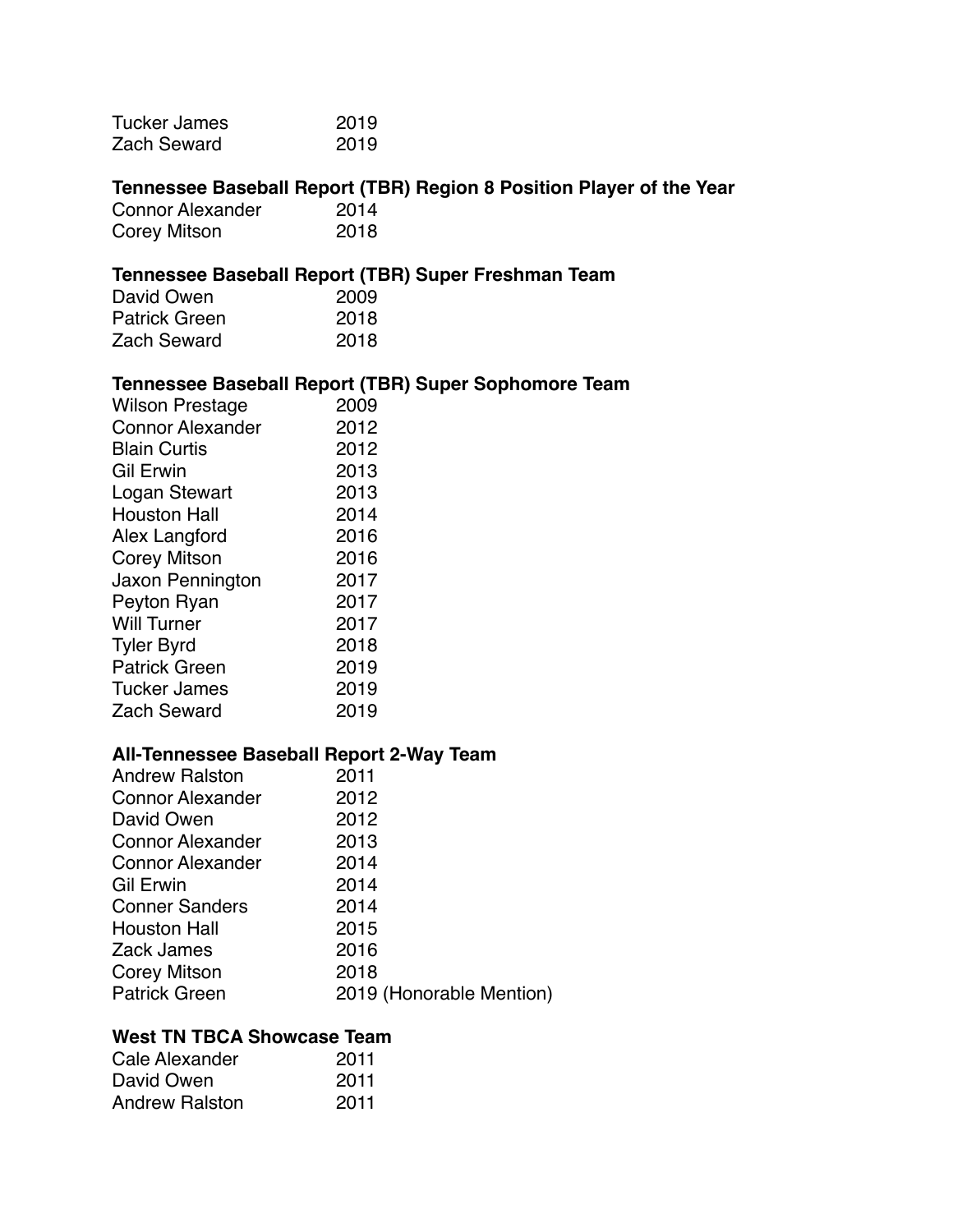| <b>Connor Alexander</b> | 2012 |
|-------------------------|------|
| <b>Connor Alexander</b> | 2013 |
| <b>Blain Curtis</b>     | 2013 |
| Gil Erwin               | 2014 |
| Logan Stewart           | 2014 |
| <b>Corey Mitson</b>     | 2016 |
| <b>Tyler Flynn</b>      | 2017 |
| AJ Green                | 2017 |
| <b>Patrick Green</b>    | 2019 |
| <b>Tucker James</b>     | 2019 |
| <b>Zach Seward</b>      | 2019 |

#### **Team Tennessee Jr. Sunbelt**

| <b>Connor Alexander</b> | 2013 |
|-------------------------|------|
| Corey Mitson            | 2017 |

#### **USA Classic All-Tournament Team**

| Cale Alexander        | 2012 |
|-----------------------|------|
| <b>Conner Sanders</b> | 2015 |
| Alex Langford         | 2018 |
| <b>Corey Mitson</b>   | 2018 |
| <b>Will Turner</b>    | 2018 |

#### **Aaron Schuh All-Tournament Team**

| <b>Connor Alexander</b> | 2014 |
|-------------------------|------|
| <b>Blain Curtis</b>     | 2014 |
| <b>Conner Sanders</b>   | 2014 |

### **Best of the Preps Player of the Year Finalist**

| David Owen | 2012 |
|------------|------|
|            |      |

#### **TBCA 1st Team All-State**

| Jordan Wilson           | 2012 |
|-------------------------|------|
| <b>Connor Alexander</b> | 2014 |
| <b>Blain Curtis</b>     | 2014 |
| <b>Conner Sanders</b>   | 2015 |
| Logan Stewart           | 2015 |
| <b>Corey Mitson</b>     | 2016 |
| <b>Corey Mitson</b>     | 2017 |
| <b>Corey Mitson</b>     | 2018 |
| Alex Langford           | 2018 |
| <b>Zach Seward</b>      | 2019 |

#### **TBCA 2nd Team All-State**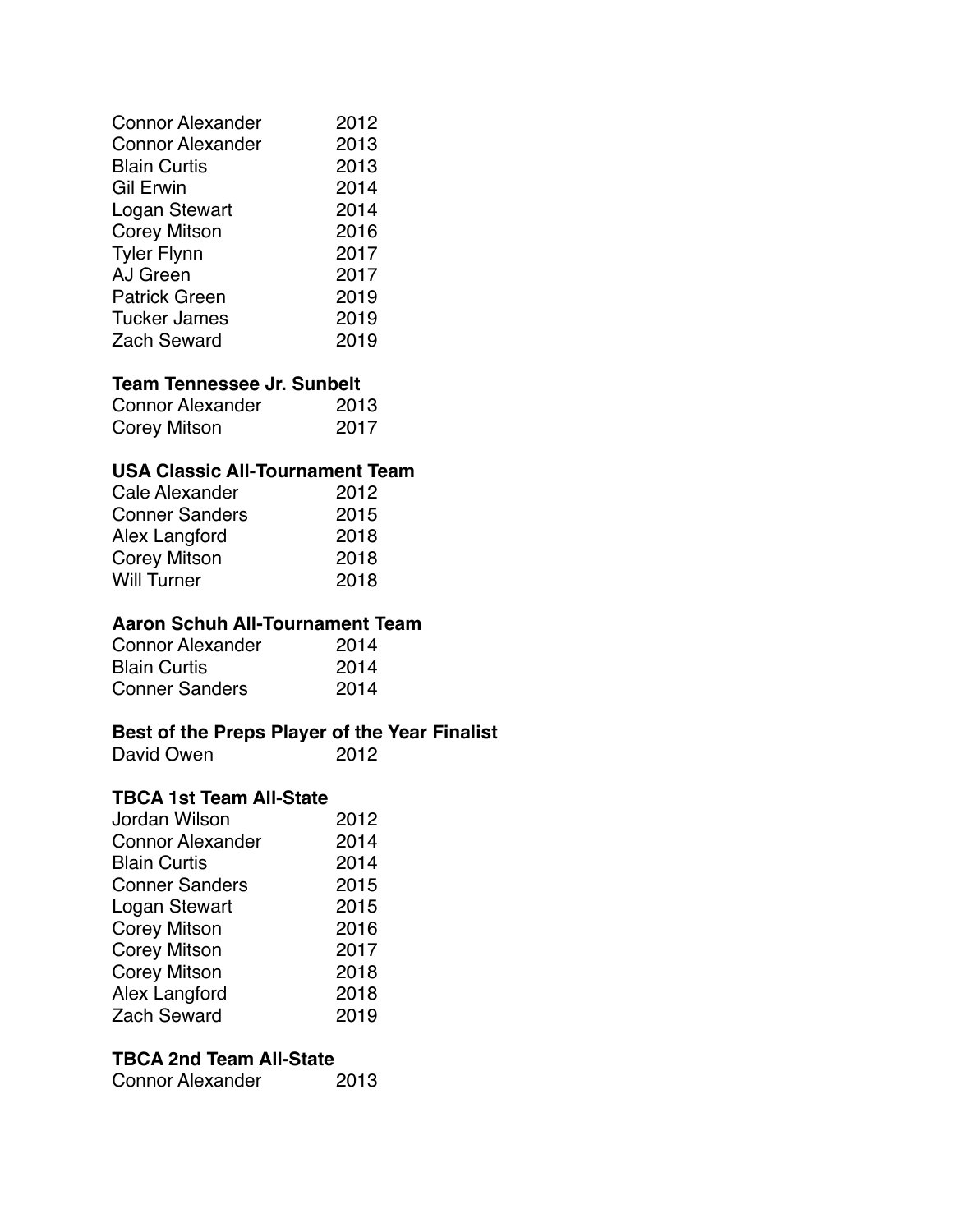**TBCA 3rd Team All-State**

Brandon Mitson 2013

# **Tennessee Baseball Report First Team All-State**

Connor Alexander

#### **Tennessee Baseball Report Second Team All-State**

| <b>Brandon Mitson</b> | 2013 |
|-----------------------|------|
| <b>Conner Sanders</b> | 2015 |
| Alex Langford         | 2018 |
| Corey Mitson          | 2018 |

#### **Tennessee Baseball Report Honorable Mention All-State**

Connor Alexander 2013

#### **Tennessee Sports Writers Association All-State Team**

| <b>Connor Alexander</b> | 2014 |
|-------------------------|------|
| <b>Blain Curtis</b>     | 2014 |
| Logan Stewart           | 2014 |
| <b>Conner Sanders</b>   | 2015 |
| Logan Stewart           | 2015 |
| Alex Langford           | 2018 |

#### **Shelby County All-Star Team**

| Cale Alexander          | 2012 |
|-------------------------|------|
| Cody Migliore           | 2012 |
| David Owen              | 2012 |
| <b>Andrew Ralston</b>   | 2012 |
| Jordan Wilson           | 2012 |
| Jacob Johnson           | 2013 |
| <b>Brandon Mitson</b>   | 2013 |
| <b>Connor Alexander</b> | 2014 |
| <b>Blain Curtis</b>     | 2014 |
| Jacob LaFosse           | 2014 |
| Gil Erwin               | 2015 |
| <b>Conner Sanders</b>   | 2015 |
| Zack James              | 2016 |
| <b>Tyler Flynn</b>      | 2018 |
| Alex Langford           | 2018 |
| <b>Corey Mitson</b>     | 2018 |

#### **Billy Schrivner West TN All-Star Team**

| <b>Cameron Berry</b> | 2018 |
|----------------------|------|
|----------------------|------|

#### **Millington Star Baseball Pitcher of the Year**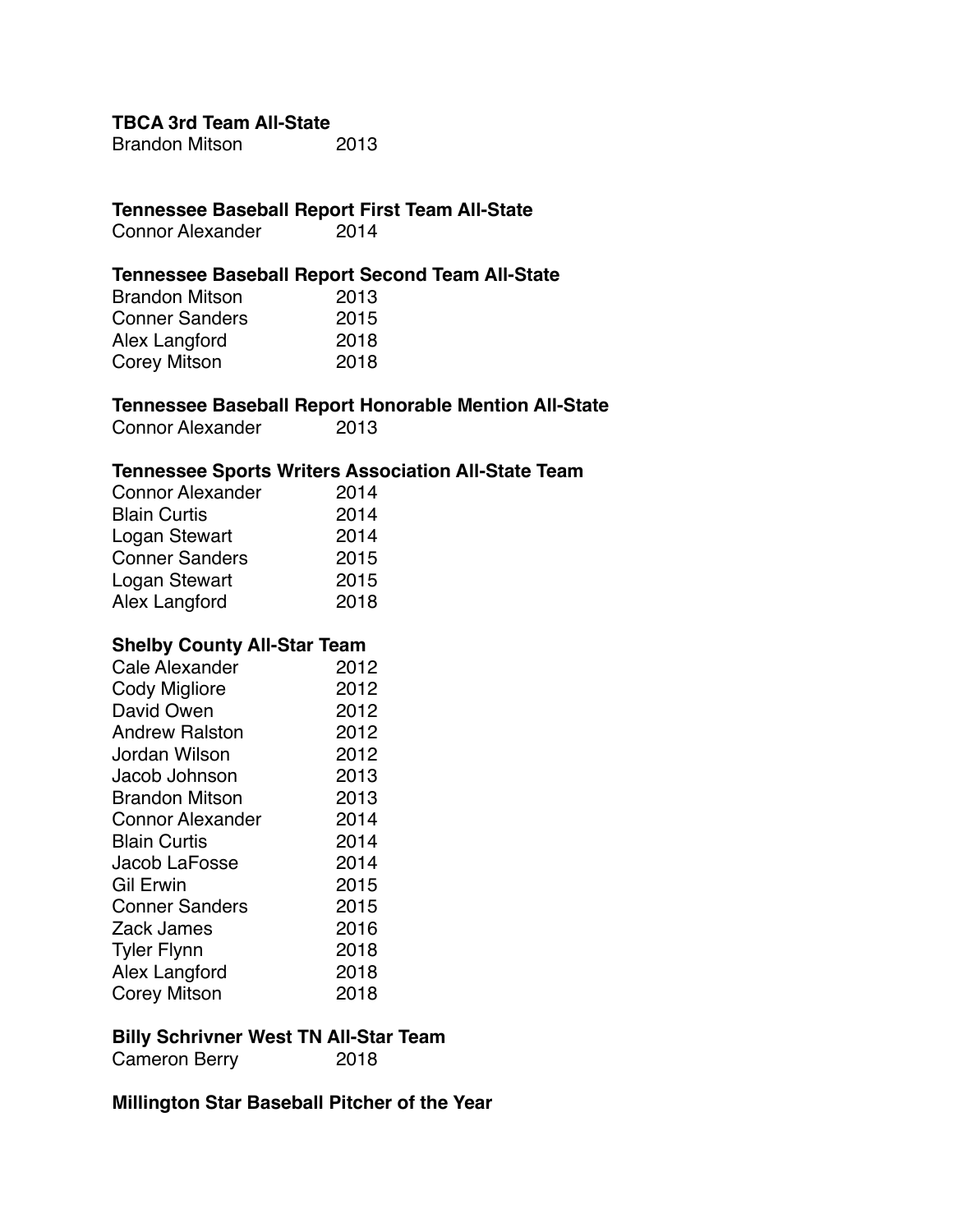| <b>Erik Seering</b>     | 2011 |
|-------------------------|------|
| David Owen              | 2012 |
| Jacob Johnson           | 2013 |
| <b>Connor Alexander</b> | 2014 |

#### **Millington Star Baseball Player of the Year**

| 2011 |
|------|
| 2012 |
| 2013 |
| 2014 |
|      |

#### **Millington Star Athlete of the Year**

Connor Alexander **2014** 

#### **TRA Awards**

#### **Captain/Co-Captain Award**

| <b>Tyler Dunn</b>       | 2008 |
|-------------------------|------|
| Jacob Cole              | 2009 |
| <b>Stephen Norris</b>   | 2009 |
| Jacob Cole              | 2010 |
| <b>Dustin Whitlock</b>  | 2010 |
| <b>Cale Alexander</b>   | 2011 |
| Jordan Wilson           | 2011 |
| Cale Alexander          | 2012 |
| Jordan Wilson           | 2012 |
| <b>Connor Alexander</b> | 2014 |
| <b>Blain Curtis</b>     | 2014 |
| <b>Conner Sanders</b>   | 2015 |
| Logan Stewart           | 2015 |
| Zack James              | 2016 |
| Logan Rose              | 2016 |
| <b>Tyler Flynn</b>      | 2017 |
| Alex Langford           | 2017 |
| <b>Tyler Flynn</b>      | 2018 |
| Alex Langford           | 2018 |
| Logan Notto             | 2019 |
| <b>Will Turner</b>      | 2019 |
| <b>Rebel Award</b>      |      |
| <b>Tyler Dunn</b>       | 2008 |
| <b>Dustin Whitlock</b>  | 2009 |
| <b>Dustin Whitlock</b>  | 2010 |
| David Owen              | 2011 |
| David Owen              | 2012 |

Connor Alexander 2013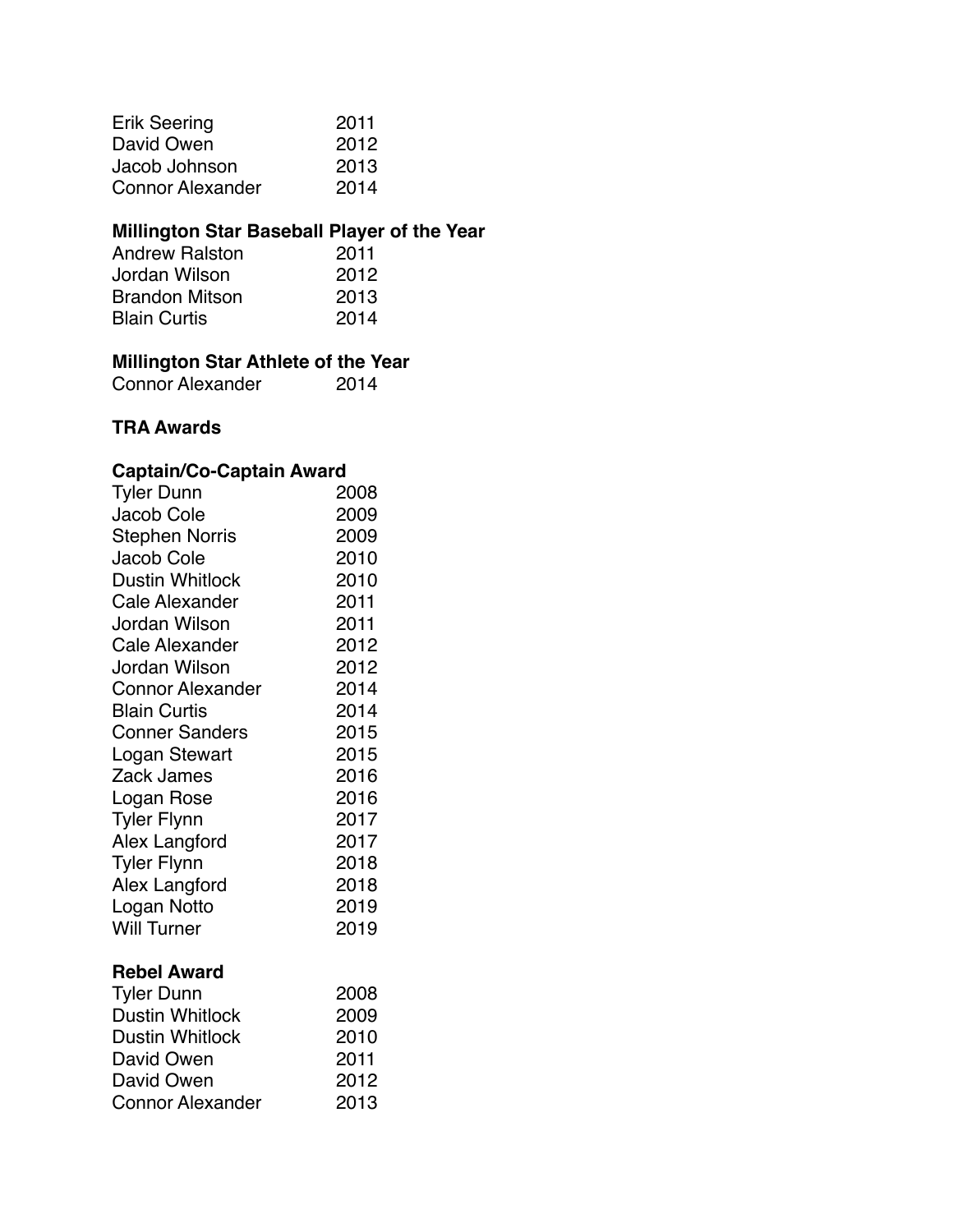| <b>Connor Alexander</b> | 2014 |
|-------------------------|------|
| Logan Stewart           | 2015 |
| <b>Brandon Winfield</b> | 2016 |
| Alex Langford           | 2017 |
| A.J. Green              | 2018 |
| Jonah VanKampen         | 2019 |

### **Most Outstanding Offensive Player**

| <b>Tyler Dunn</b>      | 2008 |
|------------------------|------|
| <b>Stephen Norris</b>  | 2009 |
| <b>Dustin Whitlock</b> | 2010 |
| <b>Andrew Ralston</b>  | 2011 |
| Jordan Wilson          | 2012 |
| <b>Brandon Mitson</b>  | 2013 |
| <b>Blain Curtis</b>    | 2014 |
| <b>Conner Sanders</b>  | 2015 |
| Alex Langford          | 2016 |
| <b>Corey Mitson</b>    | 2017 |
| Alex Langford          | 2018 |
| <b>Tucker James</b>    | 2019 |

### **Most Outstanding Defensive Player**

| <b>Dustin Whitlock</b> | 2008 |
|------------------------|------|
| <b>Wilson Prestage</b> | 2009 |
| <b>Dustin Whitlock</b> | 2010 |
| <b>Wilson Prestage</b> | 2011 |
| Cody Migliore          | 2012 |
| Jacob LaFosse          | 2013 |
| Jacob LaFosse          | 2014 |
| Alex Langford          | 2015 |
| Alex Langford          | 2016 |
| Alex Langford          | 2017 |
| Alex Langford          | 2018 |
| Jaxon Pennington       | 2019 |

### **Most Outstanding Pitcher**

| <b>Jacob Arnett</b>   | 2008 |
|-----------------------|------|
| <b>Stephen Norris</b> | 2009 |
| J.T. Moody            | 2010 |
| <b>Erik Seering</b>   | 2011 |
| J.T. Moody            | 2012 |
| Jacob Johnson         | 2013 |
| Nathan Whitley        | 2014 |
| <b>Gil Erwin</b>      | 2015 |
| <b>Houston Hall</b>   | 2016 |
| Jaxon Pennington      | 2017 |
|                       |      |